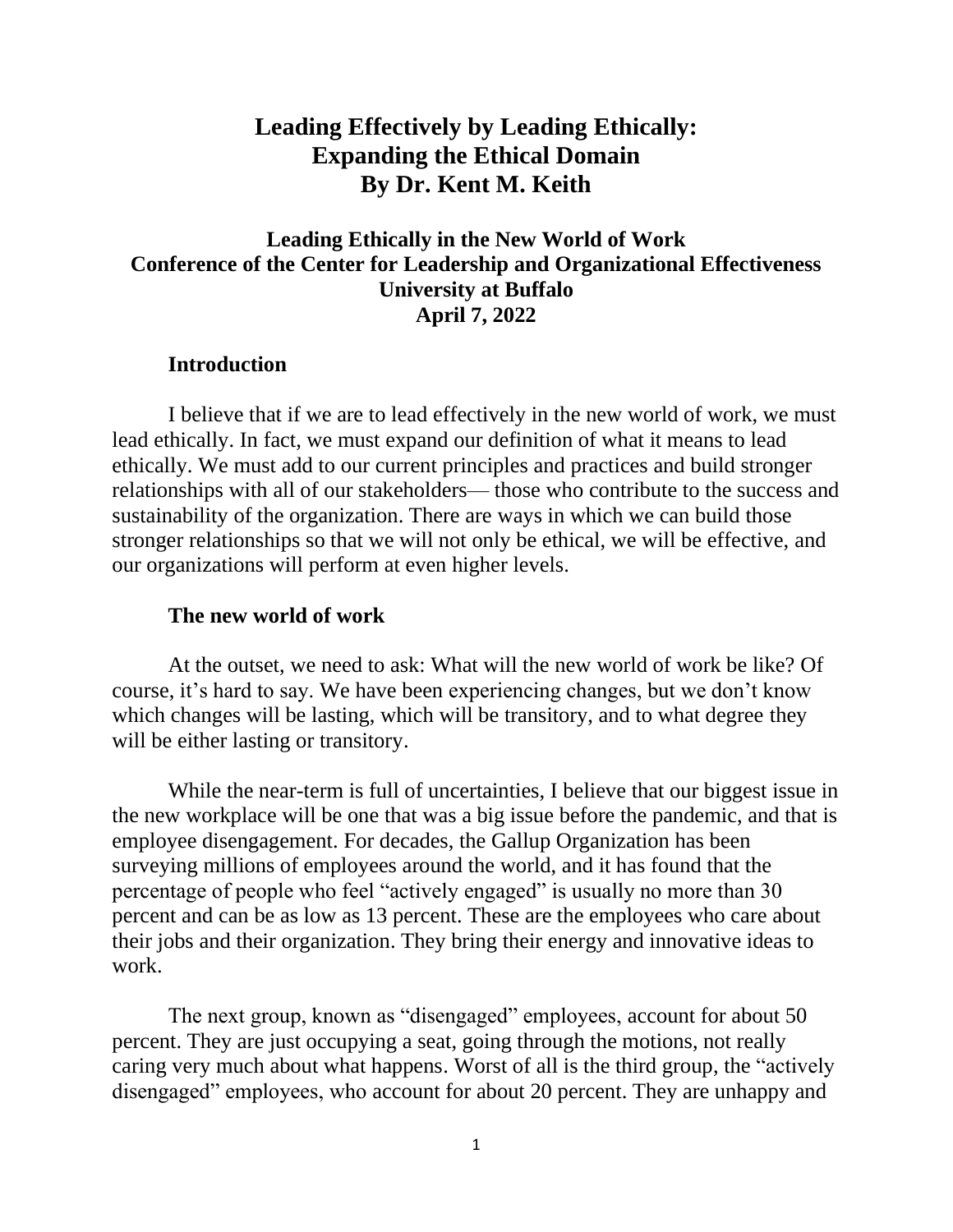are actively working against the organization, undermining their fellow employees and behaving in hostile ways.

The yearly losses due to disengagement are thought to be in the trillions of dollars. It has been estimated that active disengagement costs the United States between \$450 billion and \$550 billion each year. This is an immense waste. If we can engage more employees, there will be many benefits. Gallup concludes that organizations in the top quartile for engagement have better customer ratings, are more productive and profitable, experience less employee turnover, have less absenteeism, produce fewer defects, and have fewer safety incidents.<sup>1</sup>

I suspect that recent trends are making employee engagement a bigger challenge. About ten years ago, I read articles by futurists who predicted that more jobs would be short-term contract jobs or consulting jobs, and more people would work at home. The pandemic certainly accelerated remote work for those fortunate enough to be able to work from home. Others lost their jobs or could no longer work. People became less connected to their places of work and those with whom they work. It seems to me that it is harder to engage employees when fewer of them go to a common workplace and spend the day together.

So we have a long history of disengagement, plus some trends that have been accelerated by the pandemic that have arguably resulted in weaker connections between people and their organizations. My opinion is that if we wish to lead effectively in the new world of work, we must *increase* our engagement and connection with *all* our stakeholders.

#### **Personal biases**

Before going further, let me make some personal disclosures and share some of my biases. I believe that morality and ethics are extremely important to the happiness of individuals, families, organizations, communities, and nations. I have believed this for a long time. As a result, I have tried to learn about morality and ethics. For example, as a college student fifty years ago, I took a course in moral philosophy, and as a graduate student fifteen years ago, I took a course in moral theology. I have enjoyed reading books and articles about ethics.

However, while I appreciate scholarly work, I am a practitioner. I have had the opportunity to serve in leadership positions in the public, private, nonprofit, and academic sectors. In the public sector, I was the head of a state government agency; in the private sector, I was a business attorney and a high tech park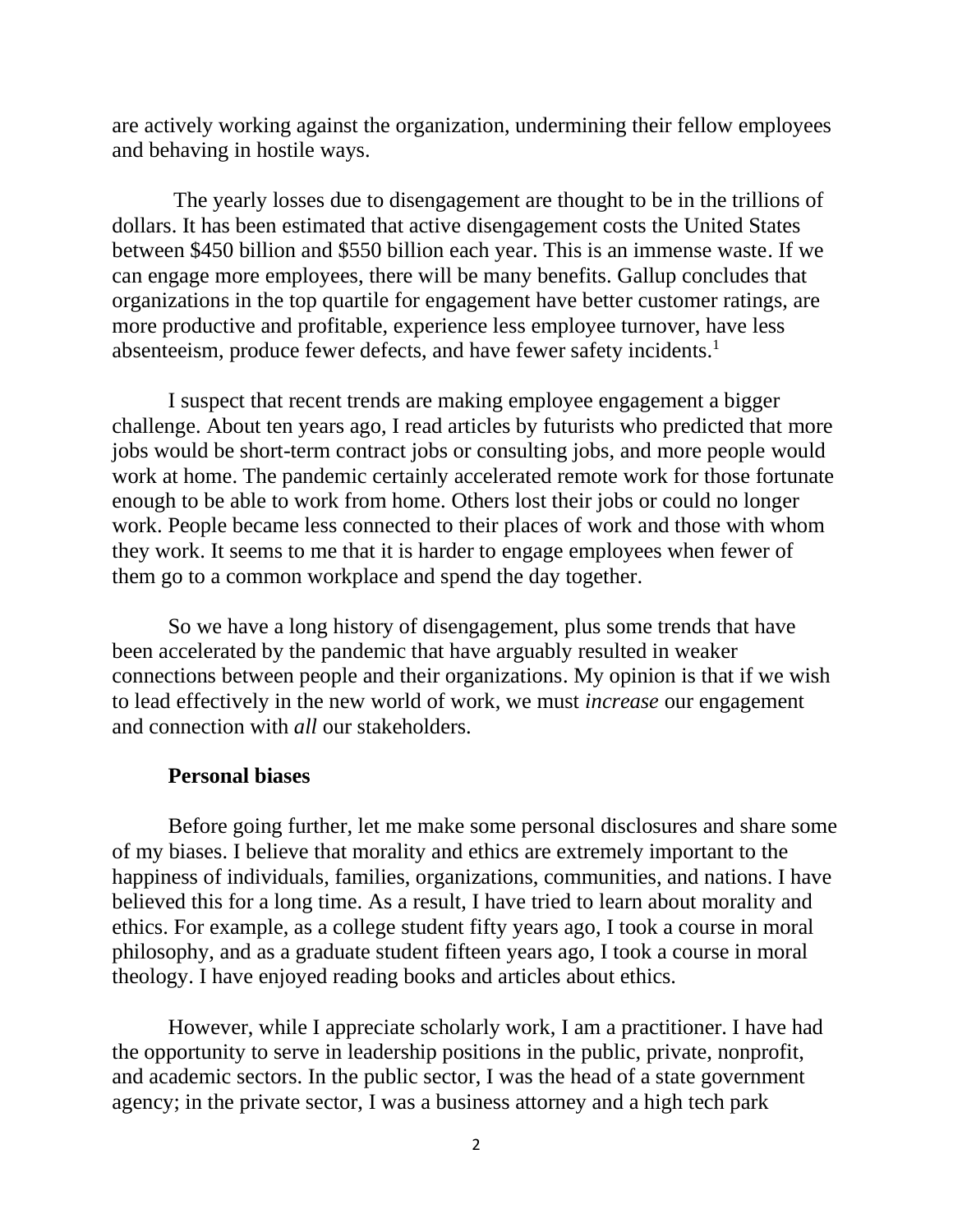developer; in the nonprofit sector, I was a YMCA executive and the CEO of two small nonprofit organizations; and in the academic sector, I served as President of two private universities. I care about ethics because I have faced ethical dilemmas as a leader, and I found that dealing with those dilemmas was not easy. I have looked to others for guidance. In addition to advice from mentors, I have benefited from reading books by people like Dr. Joseph Badaracco, professor of business ethics at Harvard Business School, and Dr. Richard Kyte, professor of ethics at Viterbo University.<sup>2</sup> I am grateful to those who have helped me along the way.

I believe that ethics is fundamental to leadership, because ethics is largely about how we treat others, and leadership is a way of treating others— specifically, a way of treating people in groups or organizations. We often define leadership as the process of influencing a group of people toward the achievement of a common goal. We want to have an impact on those we lead. I believe that our impact must be moral. We must influence people in moral ways toward moral ends.

I have no doubt that the ethical behavior of the leader has a significant impact on the ethical behavior of the leader's followers or colleagues. The leader sets the ethical tone and example for the organization. That's why an understanding of ethical issues and a track record for ethical decision-making should be prerequisites for promotion to leadership positions. Ethics should be emphasized in leadership courses and on-the-job training. We need to make sure that leaders are able to recognize ethical issues when they arise, and have at hand some principles and practices that can help them to make good ethical decisions.

I have been passionate about servant leadership for the past thirty years. One reason is that servant leadership embodies ethics in its definition and operations. Servant leaders identify and meet the needs of others. They serve people, grow people, and care about everyone the organization touches. They also create an environment in which employees can raise and discuss moral issues.

There are, of course, a number of lenses, philosophies, or approaches to morality and ethics. I remember being taught at least three philosophical approaches: (1) the deontological, or rule-based philosophy, often associated with Kant, under which an action is right or wrong depending on whether it follows the rules; (2) the flourishing approach, usually associated with Aristotle, which focuses on virtues and character; and (3) the utilitarian, or cost-benefit approach, usually associated with Bentham and Mill, which seeks to determine the greatest good for the greatest number. These approaches help me to think about ways in which we can be more ethical and more effective as leaders. Because this conference is about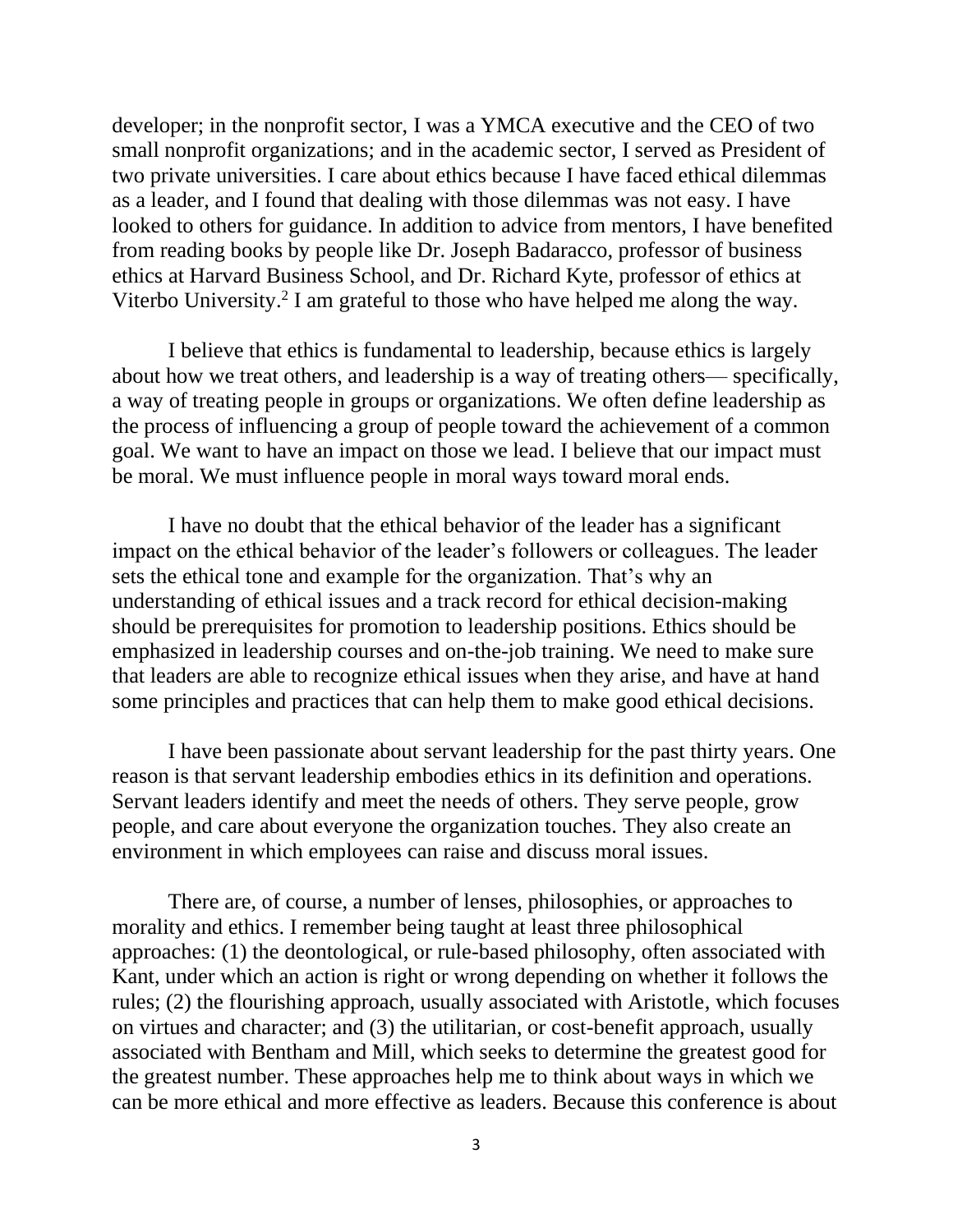the workplace, I will focus mostly on how we relate to our colleagues or employees, but I will also have some things to say about other stakeholders.

#### **The rule-based approach**

Let's start with rules about how we should treat each other. I believe that, at the most fundamental level, there is a lot of agreement around the world about how we should treat each other. For example, we should not kill, lie, cheat, or steal. I believe that people have learned over many thousands of years that these rules help them to live together. Ethics and morality are practical. They help us to manage our basic human needs, relationships, and activities.

It turns out that our basic human needs, relationships, and activities have not changed a lot over many thousands of years. That is why we can understand the Code of Hammurabi, which was promulgated sometime around 1750 B.C., nearly 4,000 years ago. It has sections that cover family and marriage laws, laws of commerce, offences against property, crimes against persons, and professional standards. As we read the Code of Hammurabi, we can understand the situations and moral issues that are addressed.

Perhaps the most universally recognized ethical standard is the Golden Rule— do unto others as you would have them do unto you. We should treat others the way we would like to be treated. At work, most of us want to be respected, trusted, informed, and consulted. We want reasonably good pay and working conditions, and we want the opportunity to grow and contribute to the success of our organizations.

I like what has been called the Platinum Rule— do unto others as *they* would have you do unto them. That shifts the standard so that it is not about how *I* prefer to be treated, it is about how *others* prefer to be treated. I remember seeing some research that indicated that there are differences between what managers think is most important to their employees and what the employees themselves say is most important to them. For example, managers think employees place the highest priority on money, but the employees give higher priority to things like being respected, trusted, informed, and consulted. We should follow the Platinum Rule by asking our colleagues and employees how they want to be treated, and then do our best to respond. That's why it is a good idea for members of an organization to be involved in articulating and shaping the rules for the organization.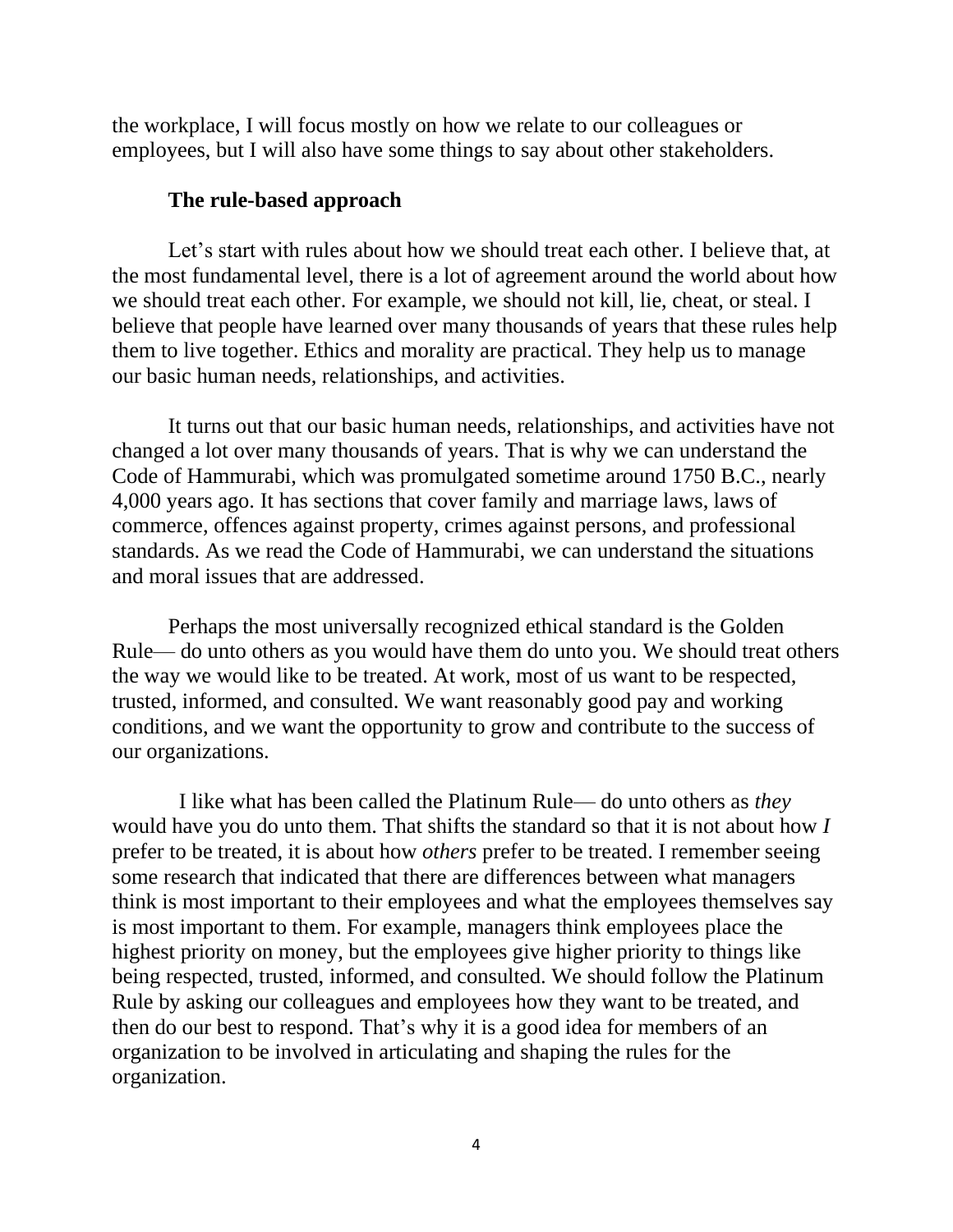Of course, many rules are embodied in laws and regulations. However, as we know, what is legal and what is moral are not always the same thing. An action can be legal but not moral, or moral but not legal. The danger, here, is that an organization may see the legal minimum as its moral maximum. If an organization merely abides by the law, it can miss the opportunity to be truly moral in the way that it cares for its stakeholders. There are times when we need to go beyond the law to be truly moral.

I feel challenged by the statement of the great eighteenth century philosopher Immanuel Kant that we should treat people as ends in themselves, not merely as a means. We should not use people. We should not treat them as factors of production, or a budget line item, or expendable cogs in a machine. We should treat people as whole people, as individuals with wants, needs, hopes, and dreams. We should respect them, include them in decisions, engage them, and enjoy working with them. Seeing them as ends in themselves helps me to think beyond what is merely legal to what is truly moral.

Here's an example. Years ago, when I was one of the leaders of an organization, we learned that the wife of one of our managers was losing her fight against cancer. She wanted to return to her home state to be with her family when she died. Our manager left, took her home, and was gone for six weeks. We did not make him use his vacation time, and we did not put him on leave without pay. We kept him on payroll the whole time, so he was still earning the money that he needed to take care of his dying wife. This was not required by law but it was the right thing to do. It was the kind of thing that you do when you want to be a community that cares for its members.

Here's another example. When the pandemic started in 2020, I was one of the leaders of an organization that had a lot of part-time employees. Many of them had a second part-time job that helped them to make ends meet. We kept everybody on payroll, but many of our part-timers lost their second part-time jobs. We knew they were struggling financially as a result. We also knew that they were not likely to ask for help. So we made an announcement, saying that financial help was available. Then we asked staff members to let us know if they discovered anybody who was struggling financially.

Word got back to us, and we wrote checks for two people. We just gave them extra money. When the checks were delivered, there were tears in the eyes of those delivering the checks as well as those receiving them. It was not required by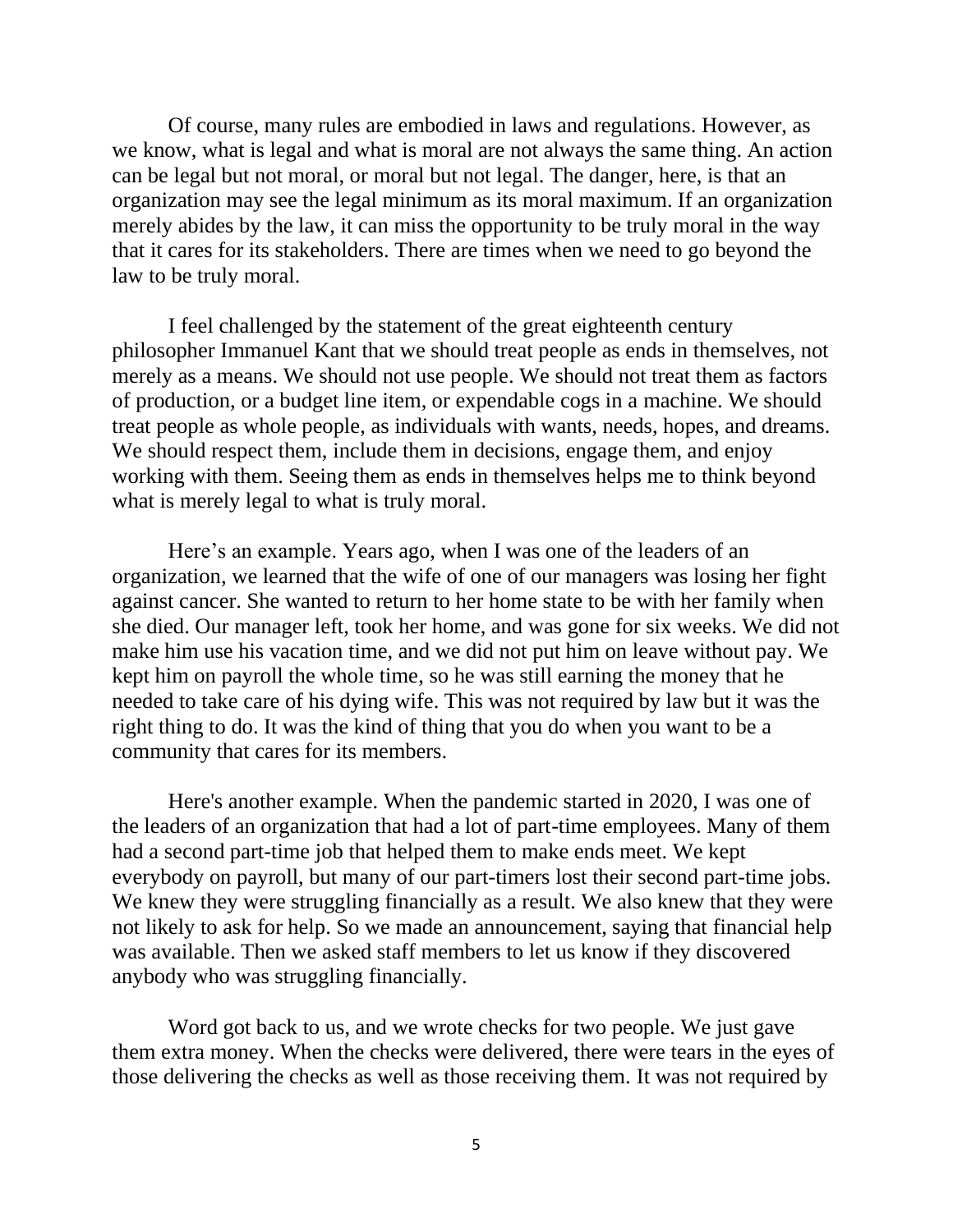law, but it was the right thing to do. It was the kind of thing that you do when you want to be a community that cares for its members.

Not everybody is willing to go beyond the law to be moral. I was on a senior management team that wanted to give healthcare benefits to any employee who worked 15 hours or more per week. We thought that every member of our team was essential to our success, and we had the money to provide healthcare to each team member. Our Board of Directors said no, the law only required us to give healthcare to employees who worked 20 or more hours per week. They went further and suggested that we limit part-time employees to no more than 19 hours per week, so we could *avoid* paying them healthcare. The Board only wanted to do the minimum required by the law. We wanted to do more. We wanted to do what we thought was the right thing to do.

#### **Focus on flourishing**

We know that rules are important, but so is character, and character is shaped by values and virtues. An effective organization usually has people of good character, people who understand the purpose of the organization, and exercise practical wisdom. They are committed to the common good. They care about each other and the long-term success of the organization. They have the courage to speak up when something is not right. $3$ 

James Kouzes and Barry Posner, in their book, *The Leadership Challenge,* reported that they asked 75,000 people around the world what they look for and admire in a leader. The top-ranked characteristic over a twenty-year period was honesty.<sup>4</sup>

Peter Northouse, in his book, *Leadership: Theory and Practice*, described five principles of ethical leadership. He says that an ethical leader respects others, serves others, shows justice, manifests honesty, and builds community. Northouse said that the origins of his five principles of ethical leadership can be traced back to Aristotle and virtues such as courage, temperance, generosity, self-control, honesty, sociability, modesty, fairness, and justice.<sup>5</sup> Justice, prudence, fortitude, and temperance are referred to as cardinal virtues.

My understanding is that for Aristotle, the goal of ethics is to lead a life that is happy, and a happy life can be achieved if one acts in accordance with virtue. The Greek word for happiness (*eudaimonia*) can also be translated as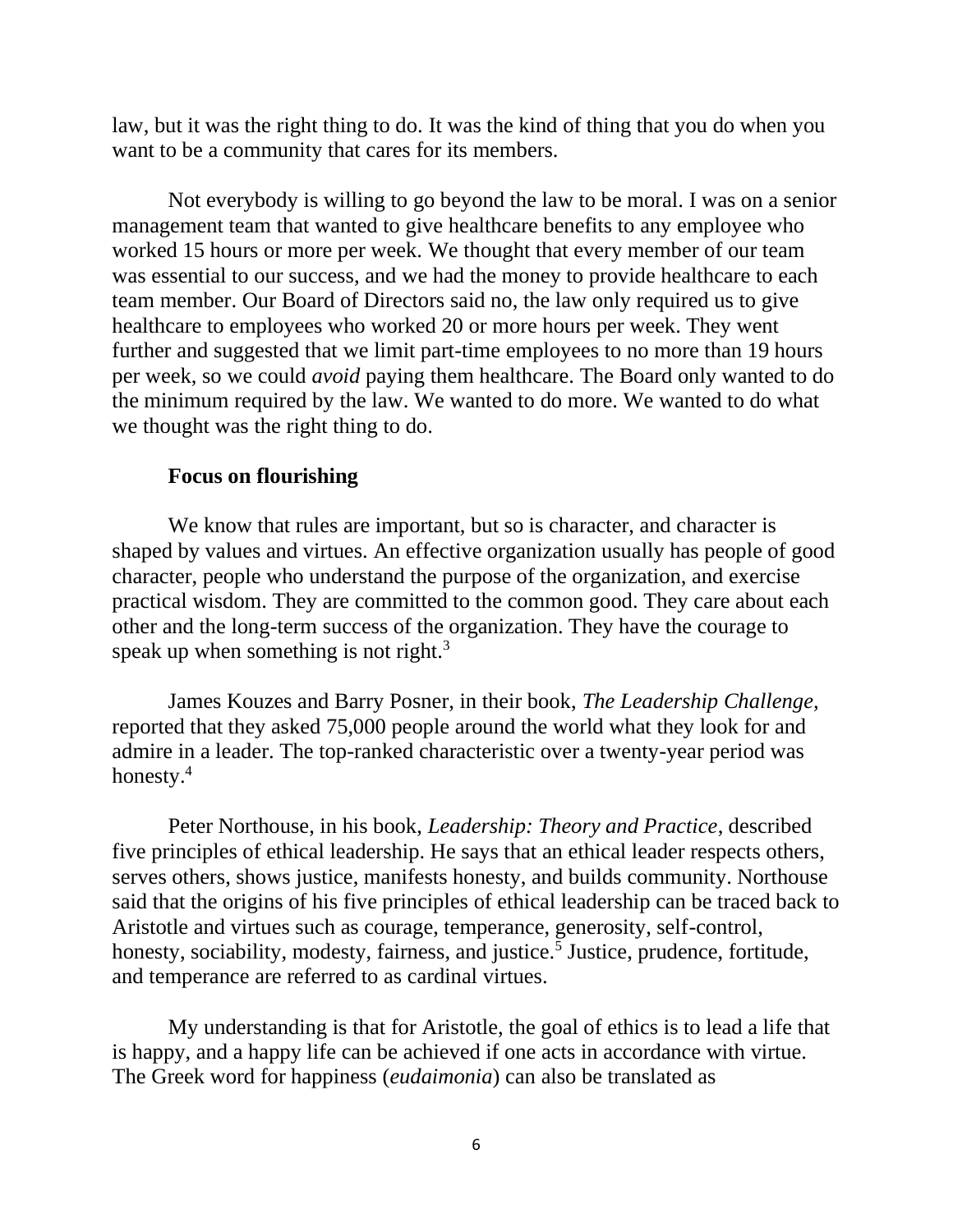"flourishing," and that word strikes a chord with me. I think that we should all want to flourish, and we should want to help others to flourish as well.

Let's start with our colleagues and employees. As the saying goes, if we take care of our employees, they will take care of our customers, and our customers will take care of our business. So let's talk about taking care of our colleagues and employees. I will suggest three ways in which we can help them to flourish: (1) support their lives beyond the workplace; (2) strengthen the organizational communities in which they work; and (3) help them to find meaning at work.

### *Support people's lives beyond the workplace*

First, some of the things we need to do for our colleagues and employees will relate to working conditions. As you know, many people resigned their jobs during the pandemic—so many that it has been called "The Great Resignation." Matthew McSpadden, CEO of Weld Recruiting, recently provided this advice to companies:

Smart companies will start catering to their current employees to build the most flexible, attractive work environment and company culture that considers remote work, work-life balance, mental health and burnout, fulfillment and growth opportunities, benefits and incentives — as well as start paying attention to their employer brand.<sup>6</sup>

Gallup published an article last month sharing the results of their survey of 13,000 employees who were asked what they want in their next job. The men and women who were surveyed had the same top four factors, although in a different order. The top factors were a new job that provides (1) greater work-life balance and better wellbeing; (2) increases income and improves benefits; (3) allows me to do what I do best; and (4) provides greater stability and job security.<sup>7</sup>

The idea is that the work needs to be done, but we can be flexible in how and where it gets done. We can go beyond the workplace. We can take into account the private lives of our colleagues and employees, and we can make adjustments that help them to flourish and be more effective.

In his talk on "Understanding Empathy," Simon Sinek says that as the leader, "you're not in charge, you are responsible for those *in* your charge."<sup>8</sup> Your job as a leader is to support, encourage, understand, and connect with those you lead. We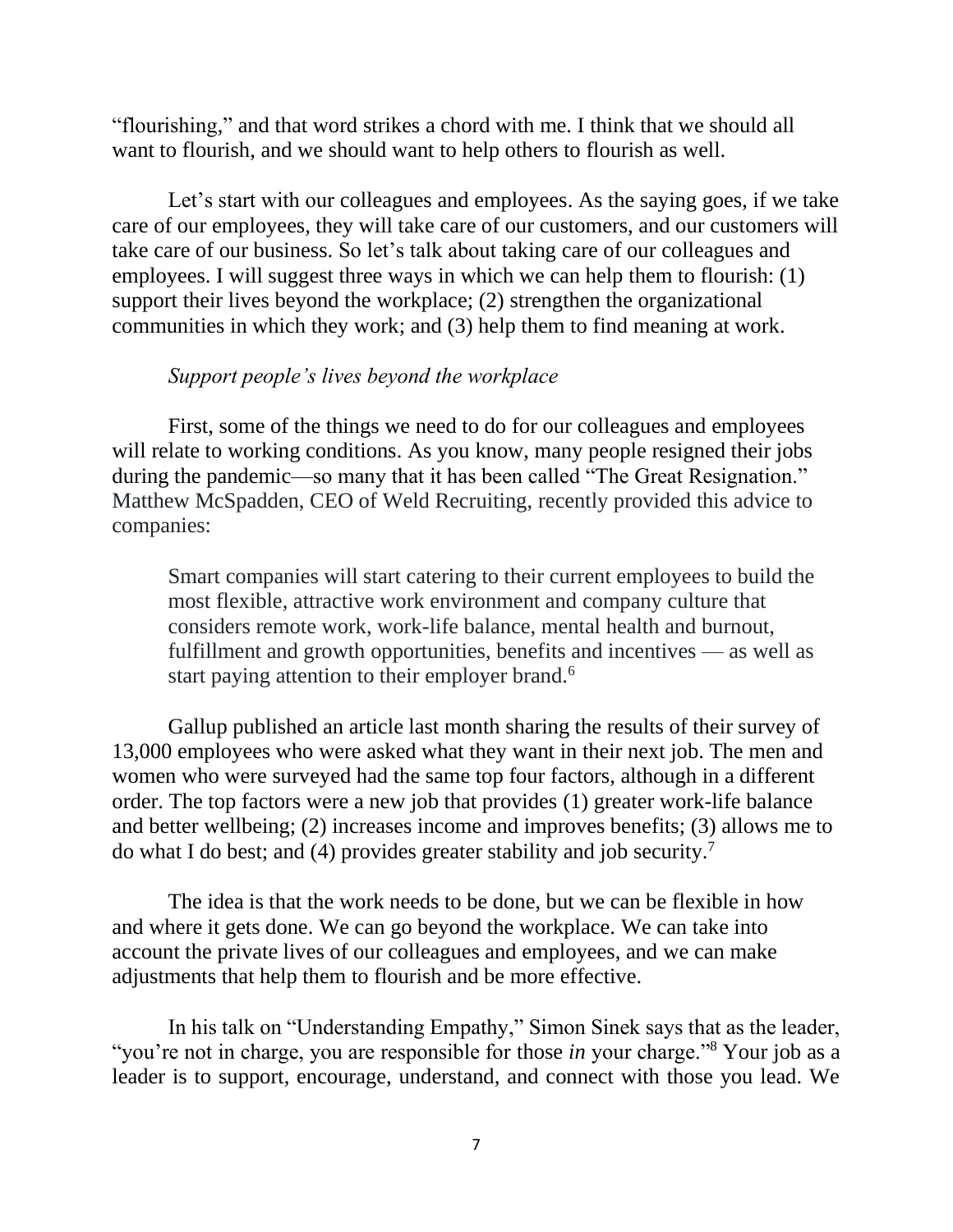can engage and connect better when we see our colleagues and employees as whole people, with lives and needs outside of work.

Here are two examples. Between 2007 and 2014, Joe Patrnchak led a successful effort to lead a change process at the Cleveland Clinic, one of the largest and most respected healthcare systems in the world. The clinic currently has over 67,000 employees and 7.6 million patient visits per year.

Joe commissioned a survey on employee engagement that showed that engagement was poor. In response, the clinic launched a number of programs, including a "care for the caregivers" program that established a series of new employee benefits. These benefits helped people in their lives beyond the workplace. One was an "Adoption Assistance Benefit" for staff members adopting children. Another was a "Caregiver Hardship Program" for staff members with financial emergencies. There was a "Tuition Reimbursement Program" and a "School to Work" program to help staff members complete their educations. There was also a wellness program that gave staff members free access to Weight Watchers and Curves. Over 12,500 employees participated in the wellness program, and they lost a total of 75,000 pounds. As a result, the clinic saved \$78 million in healthcare costs. The staff flourished, and the clinic saved money.

The results of the employee engagement efforts were not immediate. At the end of five years, however, the ratio of "engaged" to "actively disengaged" employees went from a dismal 2.5 to 1 to a world class 10.5 to 1. It was an extraordinary improvement.<sup>9</sup>

Here's another example. L&R Pallet Services is a Denver company with 130 employees. Years ago, they had a 300% turnover rate. Most of their employees were immigrants, and they spoke many different languages. James Ruder, the CEO, said that in those days, he treated employees as a commodity. He had to focus on recruiting and training because so many employees left so quickly. Then he discovered that his senior managers were embezzling from the company. That discovery, followed by a personal experience with his family on a mission trip to Peru, caused him to change his approach.

Ruder decided to get to know people and find out what was going on in their lives. He met their families, and he saw how they lived. One of their employees lived in a small room, where he slept on the floor because he didn't have a mattress. A bag of rice was his most important possession.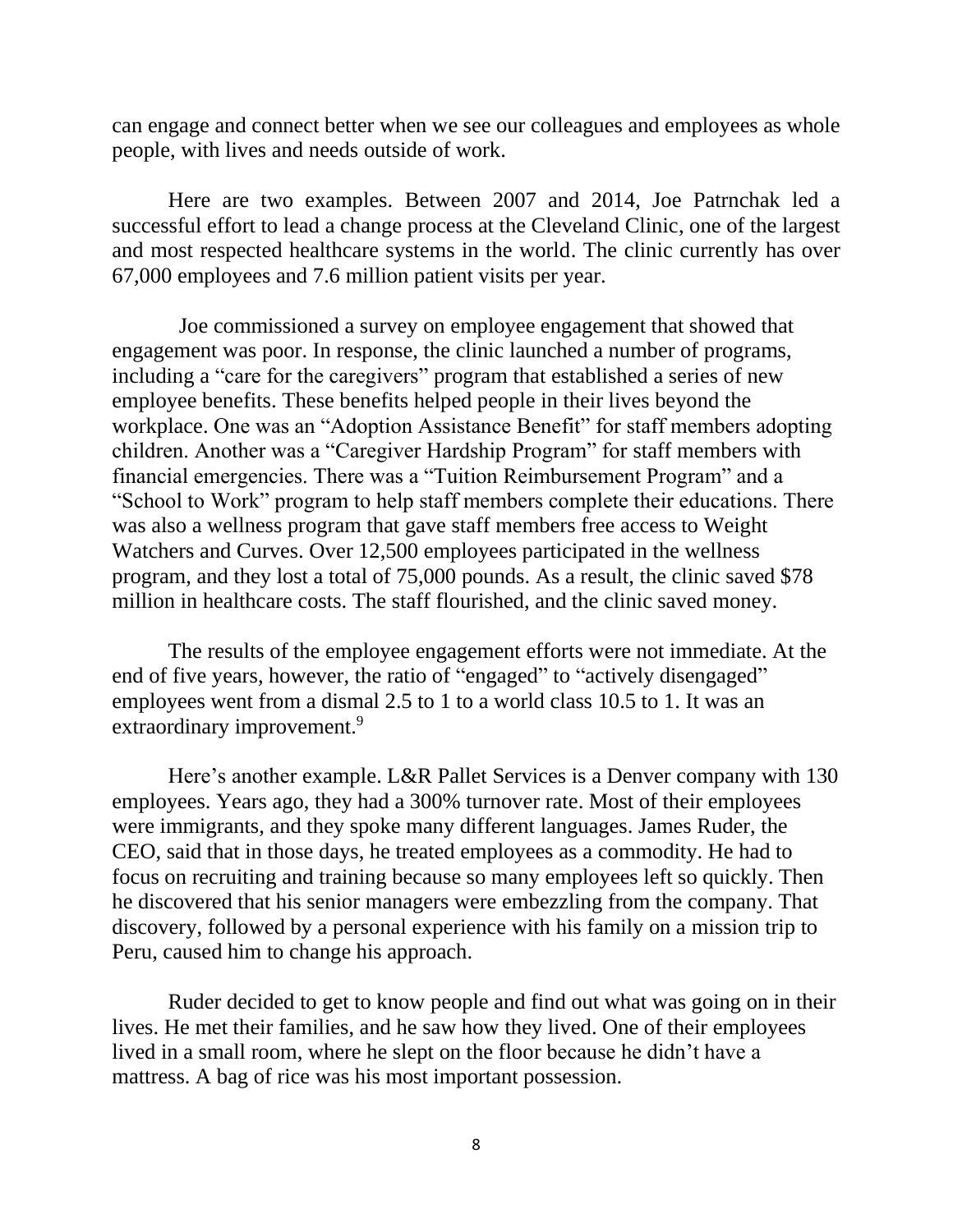Under Ruder's leadership, the company started supporting its employees with such things as clothing, a workshop on preparing your tax returns, and help getting driver's licenses. Ruder said: "I can help them to be successful here at work by helping them to be successful in life… We'll come alongside them and help. We'll give them more than just a paycheck." The result was that employee turnover dropped dramatically from 300% to 30%. Helping employees beyond the workplace was the right thing to do, and it made the company more successful financially.<sup>10</sup>

#### *Strengthen our organizational communities*

Another way we can help our colleagues and employees to flourish is to build strong communities at work. In his book, *Leaders Eat Last*, Simon Sinek says that the goal of leadership should be to create a culture in which people experience a Circle of Safety. He says that when you create a Circle of Safety around people, they feel valued by their colleagues and cared for by their leaders. They don't feel threats from within the group, and don't need to spend time and energy protecting themselves from each other. $^{11}$ 

It is not ethical to lead in a way that creates fear. It is also less productive. When people are fearful, they are distracted and do not do their best work. By contrast, people flourish in a Circle of Safety. As ethical leaders, we need to create those circles in our organizations. We need to build organizational communities in which people support each other and help each other to perform at their highest levels.

My favorite example of an organizational community is Broetje Orchards, a faith-based family farm in Washington State founded by Ralph and Cheryl Broetje and led by them until they retired three years ago. They started the company in 1968. Things were going according to plan until 1979, when there was a sudden change in the people available to work in their orchard. One reason was that the Iran oil embargo drove up gasoline prices to the point that U.S. migrant families stayed home instead of following crops around the country. In their place, young Latino men began showing up for work.

The Broetje's understood that the migrant lifestyle was not good for the workers or their families, so they redesigned the work so that more of it was yearround, reducing the need for their workers to be migrant. Meanwhile, they literally built a community for them. They built affordable housing, a chapel, and a preschool and elementary school that provide quality education. They established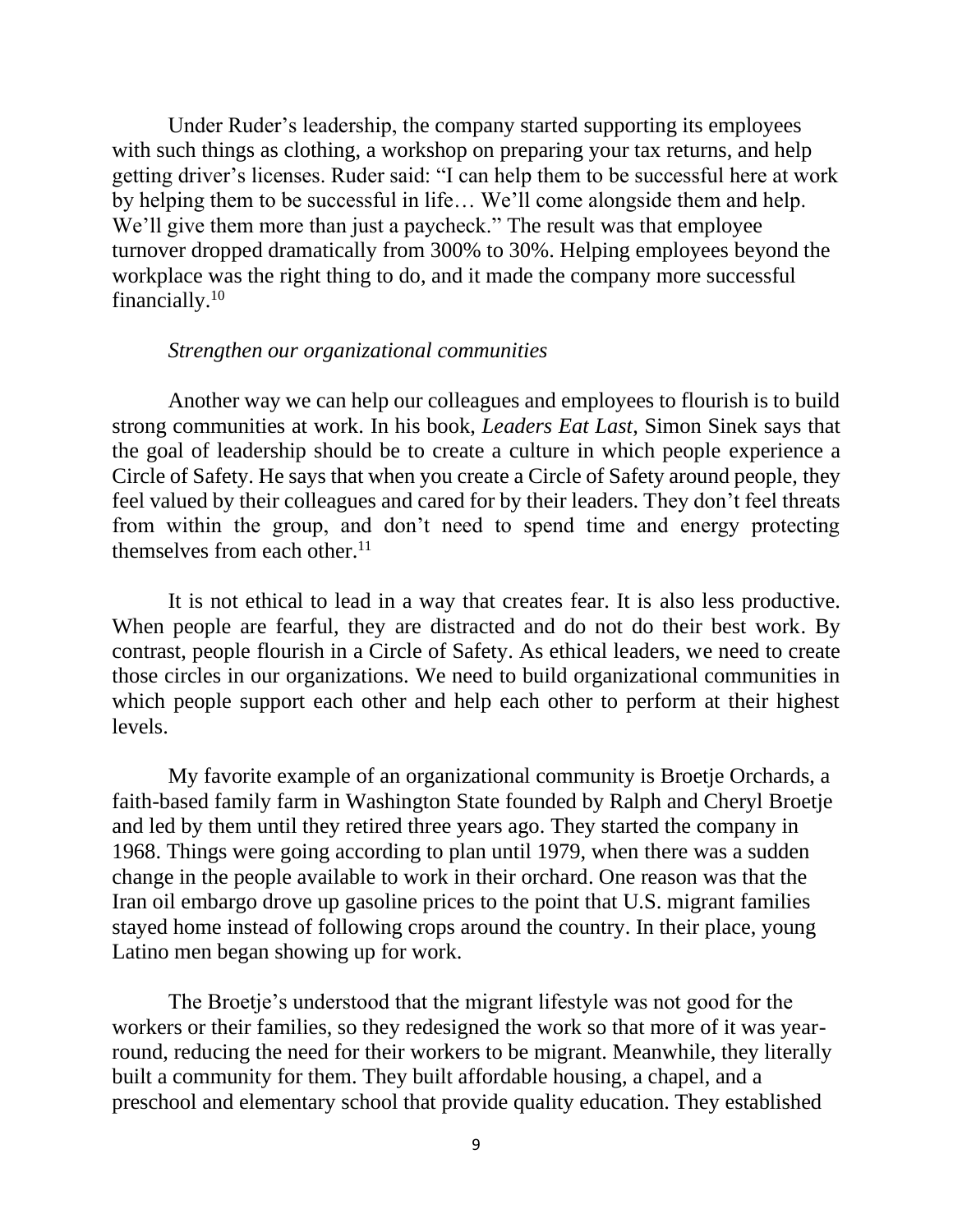scholarships so that children could go on to college. They trained their employees so that they could assume more and more responsibility and become managers and leaders of the company. They summarized it this way: they built a community that cares for the business that cares for the community.

By the time they retired, the Broetje's had over 6,000 acres of apple and cherry orchards and 2,500 employees. They were packing about 7 million boxes of apples per year. Their company was profitable, and they were donating 75% of their profits each year to their foundation, which helps people in need all over the world.

### *Help people find meaning at work*

There is another way in which we need to help people to flourish and perform at their highest levels. We can help people to grow and find meaning at work.

As you know, the modern servant leadership movement was launched by Robert Greenleaf. In his essay on "Servant Leadership in Business," Greenleaf articulated what he called a new business ethic:

…The new ethic, simply but quite completely stated, will be: *the work exists for the person as much as the person exists for the work.* Put another way, the business exists as much to provide meaningful work to the person as it exists to provide a product or service to the customer.<sup>12</sup>

Work is meaningful when it is an opportunity for people to grow and fulfill their potential. Greenleaf said:

When the business manager who is fully committed to this ethic is asked, 'What are you in business for?' the answer may be: '*I am in the business of growing people*— people who are stronger, healthier, more autonomous, more self-reliant, more competent. Incidentally, we also make and sell at a profit things that people want to buy so we can pay for all this. We play that game hard and well and are successful by the usual standards...<sup>13</sup>

Helping people grow and fulfill their potential is a triple win. When people grow, their capacity grows. When their capacity grows, the capacity of the organization grows. When the capacity of the organization grows, the organization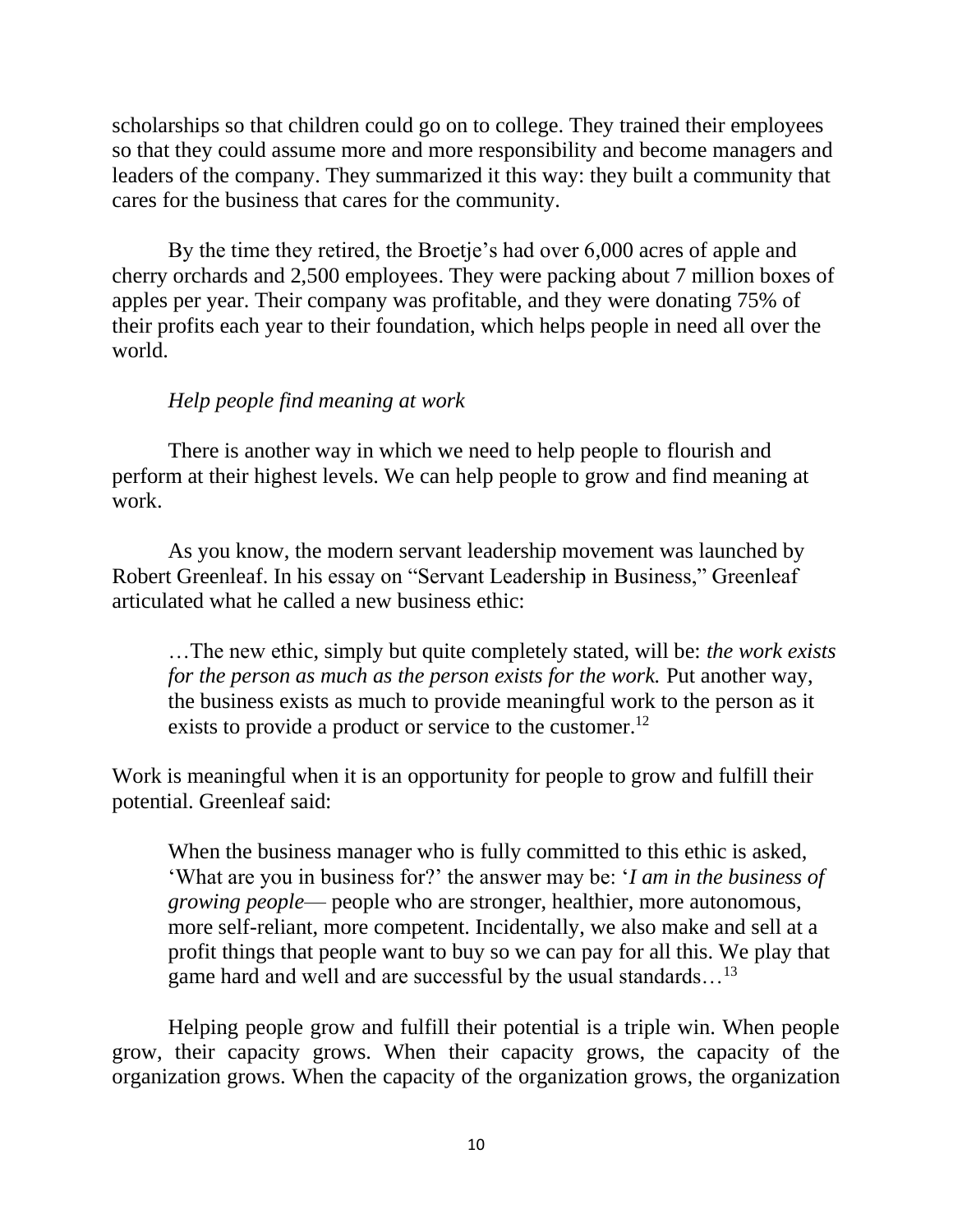can do things better or do things it was never able to do before. Individuals benefit, the organization benefits, and those served benefit.

Greenleaf said that work should be meaningful to those who do it. How important is meaning at work? Dr. Catherine Bailey and Dr. Adrian Madden interviewed 135 people in the United Kingdom who work in a variety of occupations. They published their results in an article in the *MIT Sloan Management Review* titled "What Makes Work Meaningful—Or Meaningless." They said that the research shows that meaningfulness is more important to employees than *any other aspect of work*. It is more important to employees than pay and rewards, opportunities for promotion, or working conditions. Bailey and Madden said that meaningful work can be highly motivational, leading to improved employee performance, commitment, and satisfaction.<sup>14</sup>

Dr. Kenneth W. Thomas agrees that meaningful work can be highly motivational. In his book, *Intrinsic Motivation at Work: Building Energy and Commitment*, Dr. Thomas identified a sense of meaning as an important intrinsic reward.<sup>15</sup> He said:

… [S]tudies show that the intrinsic rewards are consistently related to job satisfaction and to performance. These findings hold across types of organizations and for managers as well as workers. Studies have also shown that the intrinsic rewards are related to innovativeness, commitment to the organization, and reduced stress."<sup>16</sup>

This makes sense. If you find meaning in your work, you are likely to be intrinsically motivated, and if you are intrinsically motivated, it is likely that you will be more satisfied, productive, and committed, and will feel less stress.

Dr. Adam Grant, a professor at the Wharton School, explored this issue of motivation and performance. In his research, he separated prosocial motivation and intrinsic motivation to study their effects, if any, on each other. He defined prosocial motivation as the desire to benefit or help others— to serve a greater purpose. He said that intrinsic motivation comes from interest in the work or the enjoyment of doing the work.

Dr. Grant studied 140 workers at a telephone call center and 58 employees at a fire department. He focused on the issues of persistence, performance, and productivity. Grant concluded that employees display higher levels of persistence, performance, and productivity when they experience prosocial motivation and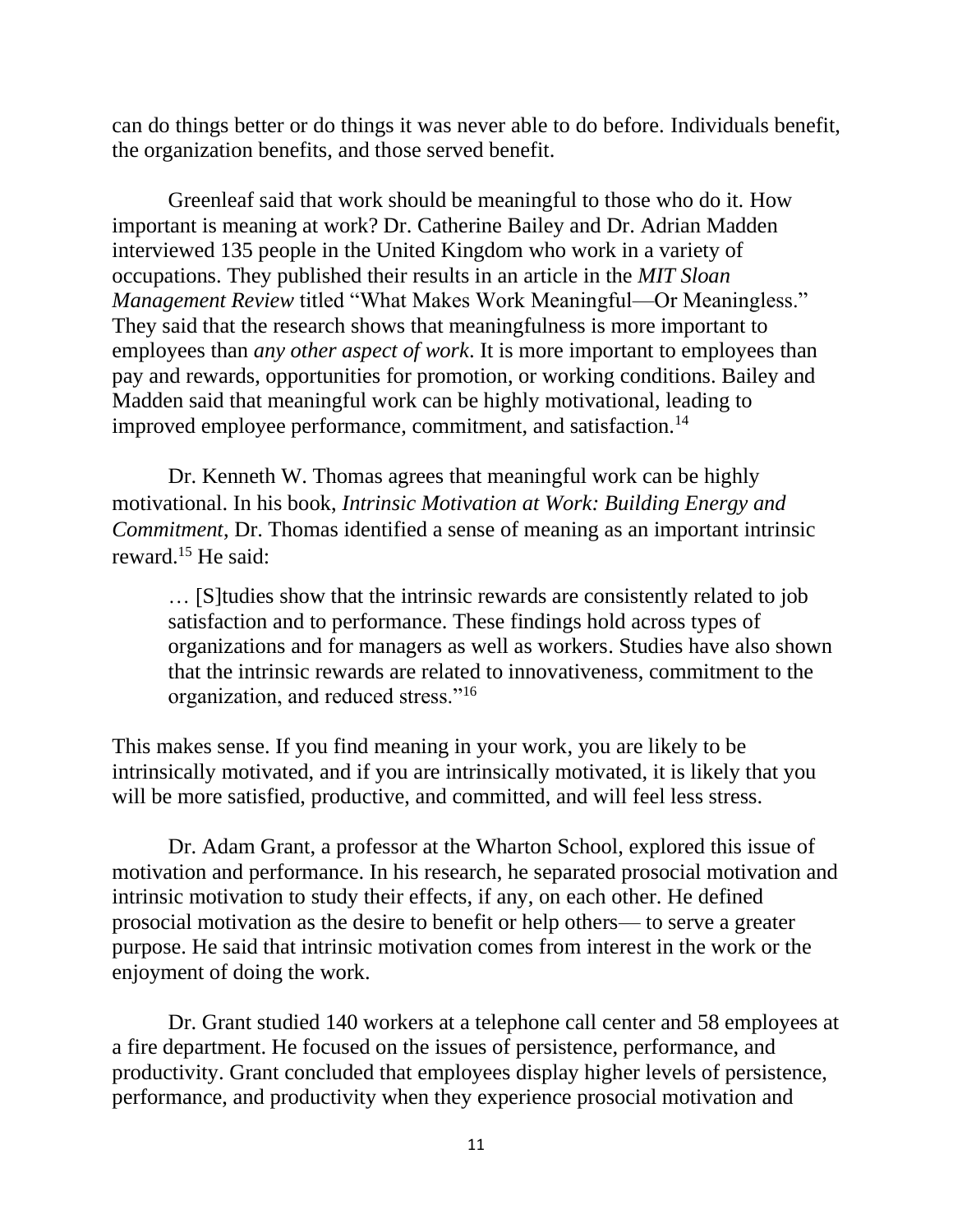intrinsic motivation together.<sup>17</sup> In other words, when people have the desire to serve and are intrinsically motivated because they find their work to be meaningful, the result is higher levels of persistence, performance, and productivity.

Years ago, I asked about a thousand people to fill out a simple survey about their sources of meaning at work. I asked schoolteachers, lawyers, real estate agents, businesspeople, and community leaders. I did not have random samples, just samples of convenience. I wasn't conducting rigorous academic research. I just wanted to get a snapshot of where people stood when it came to sources of meaning at work. Two of the sources that were rated highest by respondents as sources of meaning were "living my values" and "doing the right thing." It seems likely to me that people will be attracted to an organization— and may stay in an organization— because it allows them to live their values and do the right thing. Those sources of meaning can be intrinsic motivators, and people who have those intrinsic motivators are likely to perform well.

Because meaning is so important, leaders should do whatever they can to create an environment in which meaning is enhanced for their colleagues. Leaders should be meaning-makers. They should find meaning in the work of others and share that meaning with them. They should also seek to redesign work when necessary to make it more meaningful. Helping colleagues and employees to find meaning can bring them greater happiness, while producing excellent results for the organization.

We have been talking about helping our colleagues and employees to flourish. A typical concern would be that doing more for our colleagues and employees will take more time and money. Yes, some of the ethical steps we need to take will require time and money. However, if we reduce turnover and increase engagement and productivity, our investment of time and money will be well worth it.

It is easy to forget the high cost of employee turnover— how much time and money it takes to recruit and train new employees, and the stress felt by those who carry the workload of the vacant position while it is being filled. The cost estimates I have seen vary from tens of thousands of dollars to twice the annual salary of the position to be filled, depending of course on the position. It would make no sense to accept the costs of turnover, while being reluctant to spend time and money on ethical steps that could greatly reduce those costs. And remember the cost of disengagement, estimated in the hundreds of billions of dollars. Compared with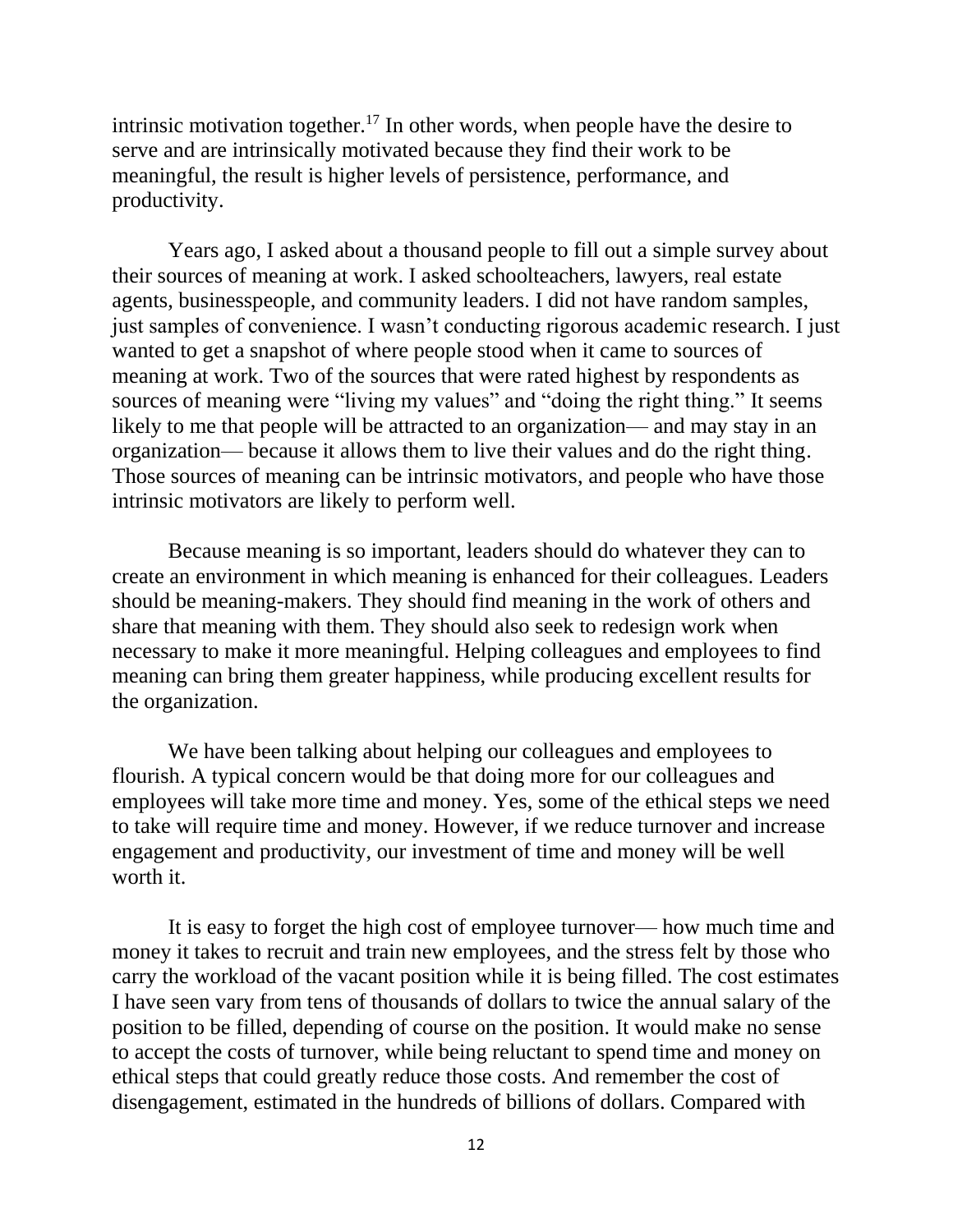that cost, we can afford to do a lot more to engage our colleagues and employees and help them to flourish.

### **Greatest good for the greatest number**

We have talked about two ethical philosophies or approaches—one based on rules, and the other focused on flourishing. Our focus has been on colleagues and employees. Let's turn now to utilitarianism, the cost-benefit approach or the calculus of pleasure and pain, usually described as the greatest good for the greatest number.

When I think of the greatest good for the greatest number, I think of all stakeholders— the people who contribute to the organization and make it possible. I believe that the only ethical position is to care about *all* of these people, and to make the impact on all stakeholders as favorable as possible. Yes, it is not always easy to balance or include the needs of different stakeholders, but ethics demands that we make the effort.

In 2020, the Greenleaf Center for Servant Leadership published a new book, *Inspiration for Servant Leaders: Lessons from Fifty Years of Research and Practice.* Dr. James Lemoine from the University at Buffalo and Dr. Terry Blum from Georgia Tech wrote an excellent chapter for the book in which they proposed this definition of servant leadership:

Servant leadership is composed of influence behaviors, manifested humbly and morally within relationships, oriented towards continuous and meaningful improvement for all stakeholders. These stakeholders include, but are not limited to, those being led, communities, customers, and the leader, team, and organization themselves.<sup>18</sup>

I like the words "manifested morally" and the phrase "continuous and meaningful improvement for all stakeholders." We can engage and connect with our stakeholders and work to improve their lives in meaningful ways.

If we care about all stakeholders, we must not only care about them now, we must care about them far into the future. We need to exercise foresight on behalf of our organizations and all our stakeholders so that our mutual future will be a good one.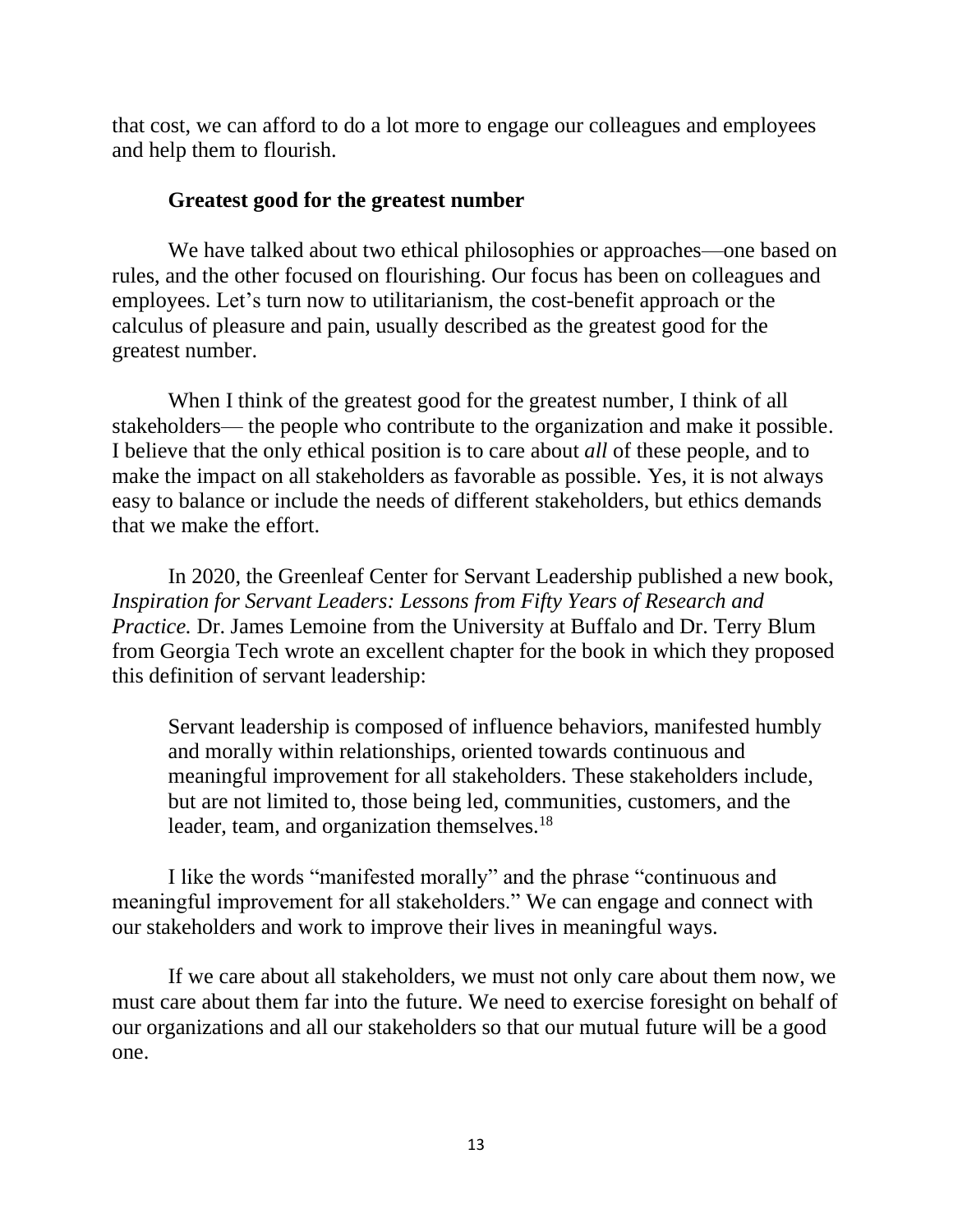Robert Greenleaf called foresight the central ethic of leadership. He said that foresight is a better than average guess about *what* is going to happen *when* in the future. He said that foresight is the 'lead' that the leader has. The leader is out front, watching and listening, using data and intuition to identify new trends and likely events. If the leader *is not* out in front, the leader isn't really leading— the leader is just reacting. And if the leader is just reacting, the leader may run out of options, get boxed in, and start making bad decisions— including unethical ones. That is why Greenleaf said that foresight is the central ethic of leadership.<sup>19</sup>

No doubt many leaders are tempted to focus on short-term results. They may look no farther into the future than their own tenure in office before retiring or moving to another position. Unfortunately, others suffer from the leader's failure of foresight when the long-term issues become the near-term issues— or crises years later.

#### *The shareholder primacy myth*

In the private for-profit sector, the idea of caring for all stakeholders runs up against two problems. The first is a myth called "shareholder primacy," and the second is a misunderstanding about the mission of a for-profit business. Both the myth and the misunderstanding can lead to unethical behavior.

First, let's talk about the myth of shareholder primacy. The shareholder primacy myth is that shareholders own the corporation, and the purpose of the corporation is to maximize shareholder wealth. This view was promoted by Milton Friedman and the Chicago School of Economics, beginning back in the 1970s. Business school students have told me that on their first day of class, they are taught that the purpose of a for-profit business is to maximize the wealth of shareholders. This myth has become very deeply embedded in American culture. Because it leads to unethical behavior, I will spend some time discussing it.

Certainly, shareholders contribute to a corporation when they buy shares to help a corporation get started or expand. But most shareholders don't do that they just buy shares from someone else who bought shares from someone else. They have not given any money at all to the corporation. They are investors or speculators hoping to make money when all the other stakeholders perform well.

It is all the other stakeholders who create value by contributing directly to the operation of the business on a daily basis. Employees show up every day and create the programs, products, and services of the corporation. Vendors and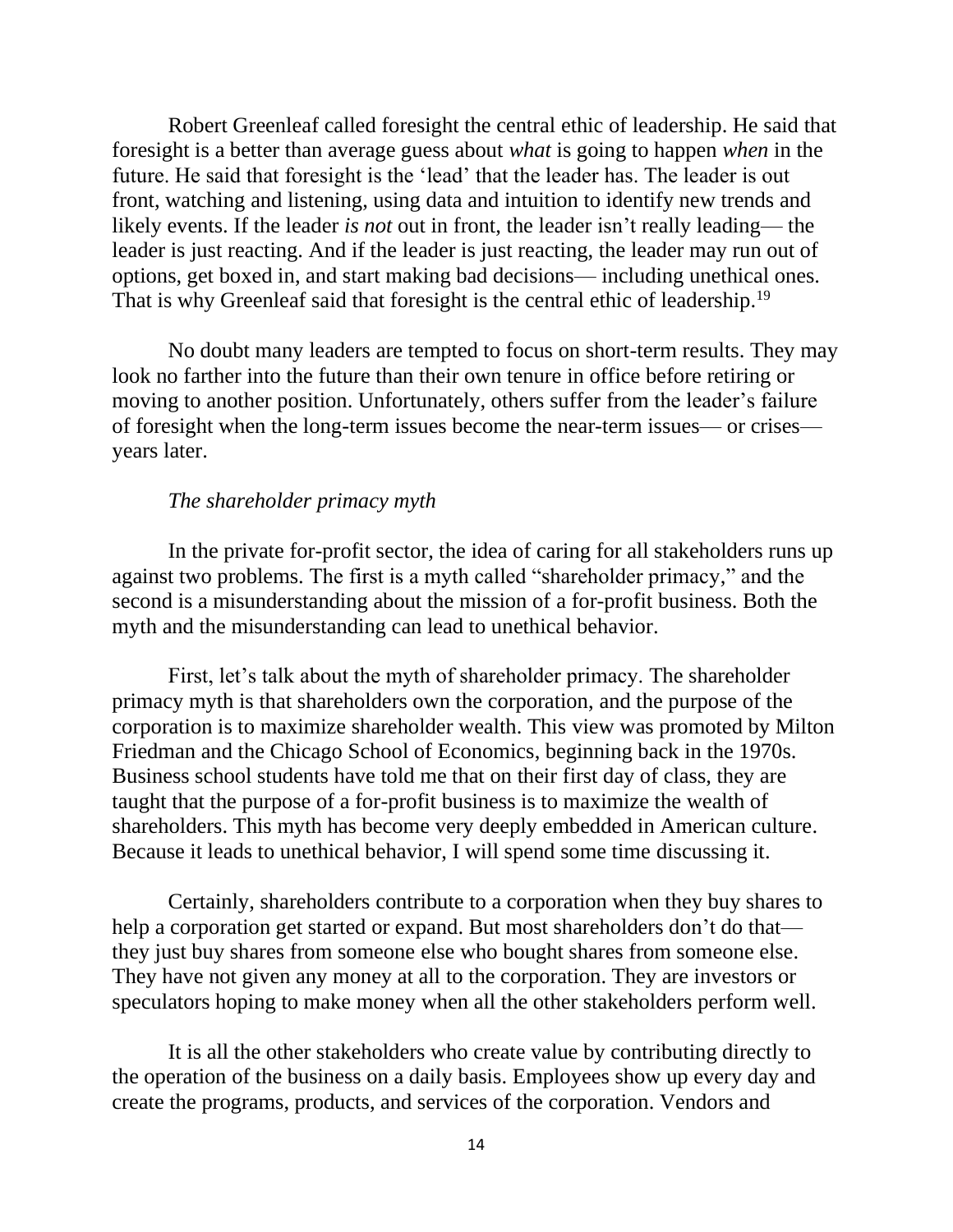business partners support that work, and customers pay for it. Creditors provide financing to manage and grow the business, and communities provide essential infrastructure. All of these stakeholders make the business possible. Giving priority to only one group, such as the shareholders, is not ethical.

Oddly enough, it is possible that shareholder primacy has not been good for shareholders. Lynn Stout was a professor of corporate law at UCLA and then Cornell. In her book, *The Shareholder Value Myth*, she argued that over the decades, as more corporations championed shareholder primacy, average investor returns decreased, not increased.<sup>20</sup> Meanwhile, shareholder primacy has often led to bad corporate decisions, including unethical ones. Professor Stout argued that when directors and executives are relentlessly focused on maximizing shareholder wealth, bad things happen. $21$ 

Jacob Rose came to a similar conclusion. He conducted research on corporate directors and social responsibility. The participants in Rose's study were 34 active directors of U.S. Fortune 200 corporations, each of whom had served on an average of six boards and had an average of 20 years of management experience. The directors were divided into two groups. One group of 17 were asked to act as directors, and the second group of 17 was asked to act as partners in non-traded firms that did not have responsibilities to shareholders. Both groups were presented two cases in which loopholes in the law would allow the corporation to cut down old-growth trees and emit a toxin at a high level that would threaten human health. In both cases, the unethical decision would increase earnings per share.

What were the results? Sixteen of the 17 directors voted to cut down the oldgrowth trees, and 15 of the 17 directors voted to emit the toxin and threaten human health. The results were different for the directors who were asked to take the perspective of partners without shareholders. Only 10 of the 17 directors voted to cut down the old-growth trees, and only 3 of the 17 voted to emit the toxin. Rose concluded that "directors favor shareholder value over personal ethical beliefs and social good because they believe that current corporate law requires them to pursue legal courses of action that maximize shareholder value."<sup>22</sup> If that is what the law requires, then the law should be changed. But that is not what the law requires. Corporate law does *not* require directors to maximize shareholder value.

Remember that the reason given to justify this unethical behavior is that shareholders are the owners of the corporation, so they must be given priority.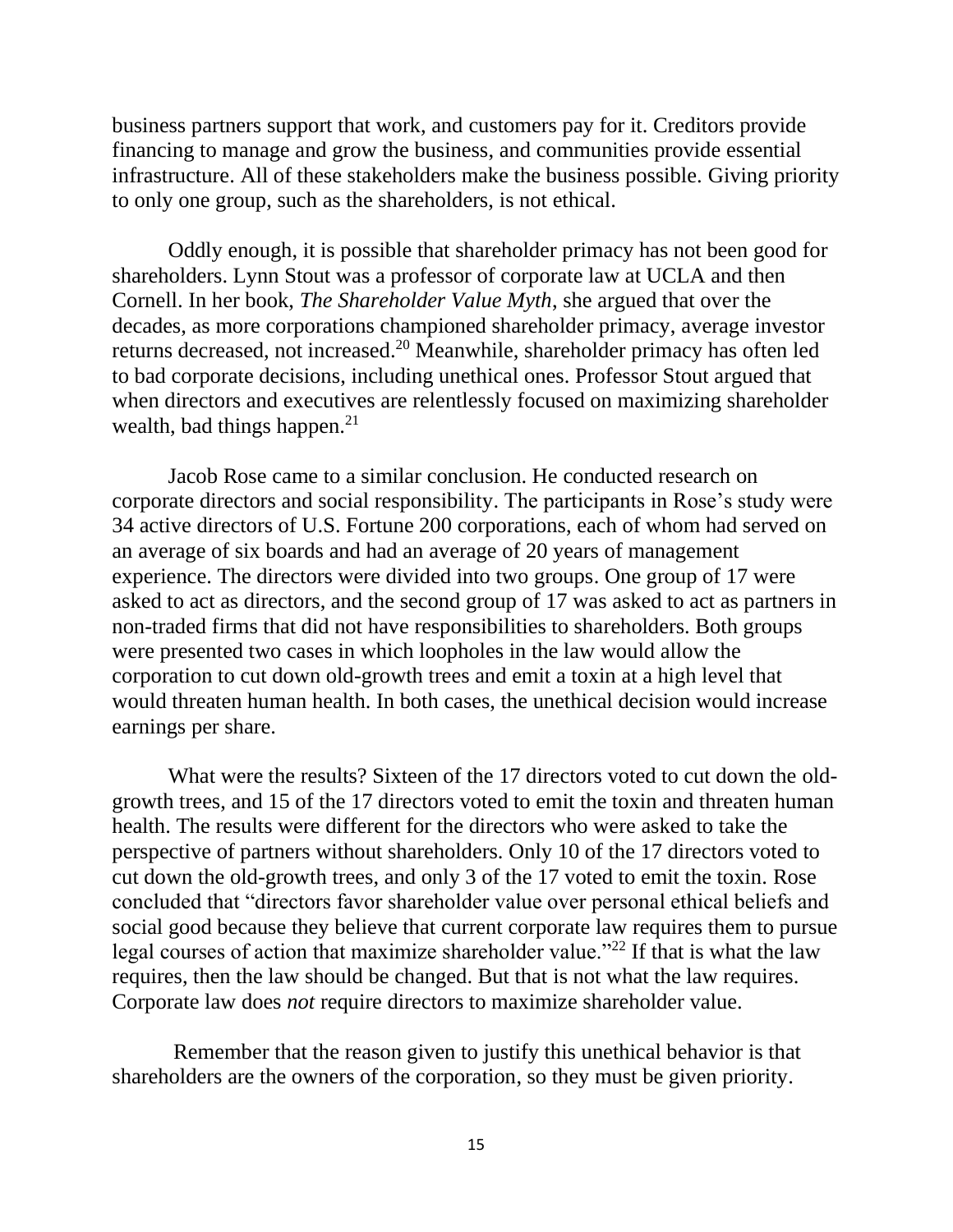However, as a matter of law, shareholders *do not* own the corporation. Let me explain.

The corporation is a legal person. Just as you own yourself and I own myself, the corporation owns itself. Shareholders don't own the corporation, they own shares. As shareholders, they have the right to vote for the board of directors. It is the board that exercises the ownership rights of the corporation. The board members are the trustees or guardians of the corporation, and as trustees or guardians, they make decisions on the corporation's behalf.

Furthermore, state laws allow boards to consider *all* stakeholders when making decisions. According to professor Stout, most state corporate statutes "contain provisions that reject shareholder primacy by providing that directors may serve the interests not only of shareholders but of other constituencies as well, such as employees, customers, creditors, and the local community."<sup>23</sup> This is known as the business judgment rule. Boards can make whatever decision they believe is in the best interests of the corporation. They could decide to give shareholders priority, but the law does not require it. Corporations are free to do what they think is in the best interests of *all* their stakeholders.

The quote that I have seen most often in support of shareholder primacy is a quote taken from the case, *Dodge v. Ford Motor Company*, decided by the Michigan State Supreme Court in 1919. Here's what happened. Henry Ford was the major shareholder of Ford Motor Company, a closely held corporation. The company had accumulated large profits. The Dodge brothers began as suppliers to Ford, and then set up their own car company, which competed with Ford. The Dodge brothers owned shares of Ford stock.

Ford had been paying both regular dividends and special dividends to shareholders. While continuing the regular dividends, Ford decided to stop the special dividends so that he could reinvest the money in the business. The Dodge brothers sued to make Ford turn over 75% of its current profits and *all* of its future profits to shareholders. They thought that if Ford had to turn over all the profits to shareholders, that would keep Ford from expanding as their competitor.

There are two reasons that this case does not support the shareholder primacy idea. First, the court basically followed the business judgement rule, not shareholder primacy. Second, the case was between a majority shareholder and minority shareholder in a closely held corporation. The idea was that majority shareholders should not oppress minority shareholders. The case was not about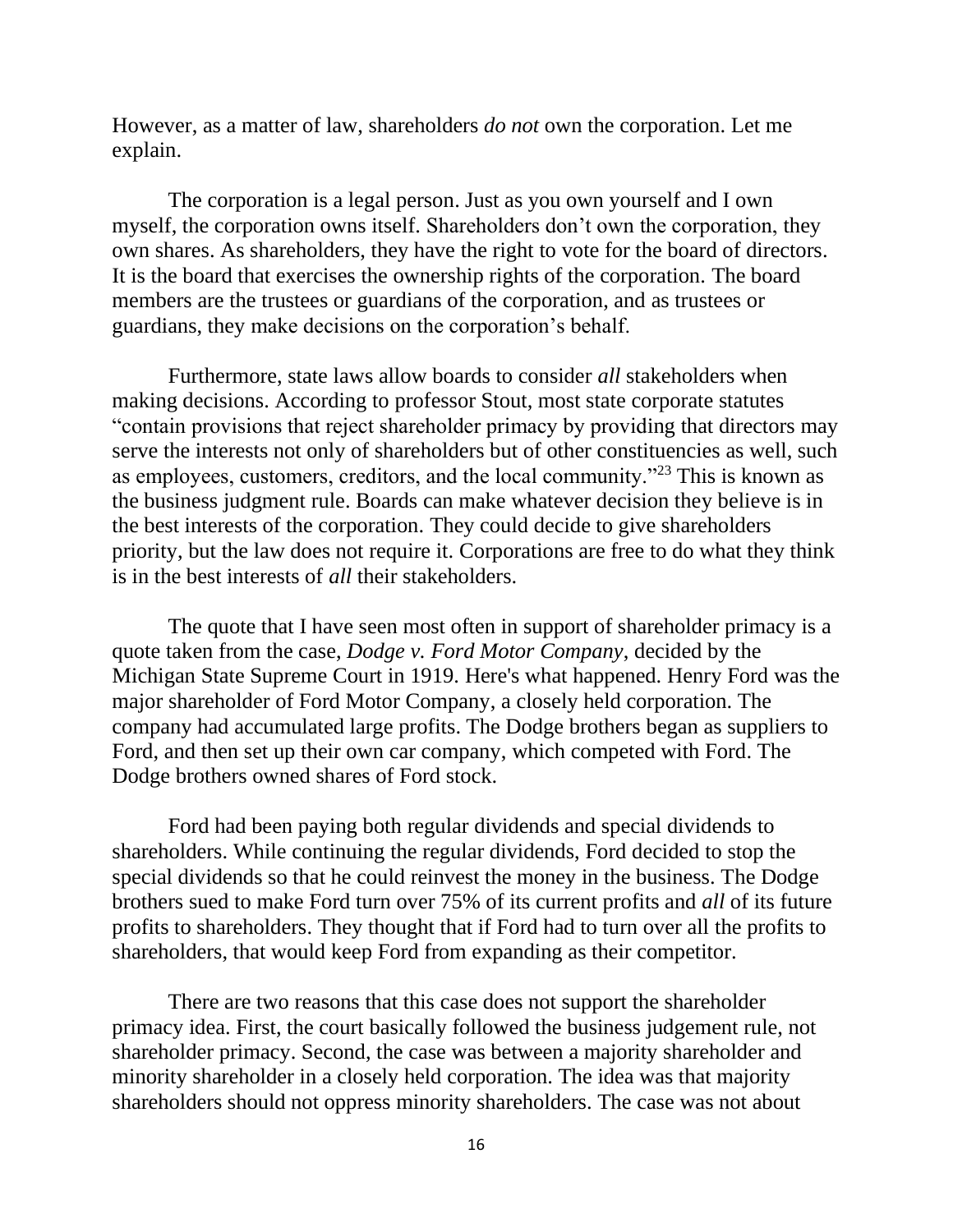shareholder primacy in relation to all other stakeholders. I would also note that it is an old case, it was not a U.S. Supreme Court case, so far as I can tell it has rarely been followed by any other court during the past one hundred years, and the quote that people have taken from the case was not the basis for the court's decision.

One of the first things I learned in law school is the difference between what a court *says* and what a court *holds*. When courts write their opinions, they often review all the ideas they have considered in making their decisions. The court will say that it considered ideas or factors A, B, C, and D. These statements are known as "dicta" or sayings. Then the court makes its decision. If the holding of the court is based on C, then that is the only idea or factor that has the force of law. A, B, and D were mentioned in order to show that the court took them into account, but the court decided differently, so A, B, and D have no legal impact in that case.

In the *Dodge v. Ford Motor Company* case, the court did say that "a business corporation is organized and carried on primarily for the profit of the stockholders."<sup>24</sup> That is the shareholder primacy idea. But the court also said other things. For example, it quoted a legal treatise, which said that "the directors may, in the fair exercise of their discretion, invest profits to extend and develop the business, and a reasonable use of the profits to provide additional facilities for the business cannot be objected to or enjoined by the stockholders."<sup>25</sup> That is consistent with the business judgment rule.<sup>26</sup>

After reviewing various ideas, the court announced its decision, which was consistent with the business judgment rule. The court awarded less than forty percent of the money to shareholders. That allowed Ford to keep the rest of the money to build a larger factory, hire more people, increase employee wages, and reduce the cost of cars so more people could buy one. The court allowed Ford to spend sixty percent of the money to benefit other stakeholders— employees and customers. In short, the case that is cited to support shareholder primacy did not support shareholder primacy. It supported the idea that boards can make decisions that benefit other stakeholders as well.

Law professor Lynn Stout concluded:

United States corporate law does not, and never has, required directors of public corporations to maximize either share price or shareholder wealth. To the contrary, as long as boards do not use their power to enrich themselves, the law gives them a wide range of discretion to run public corporations with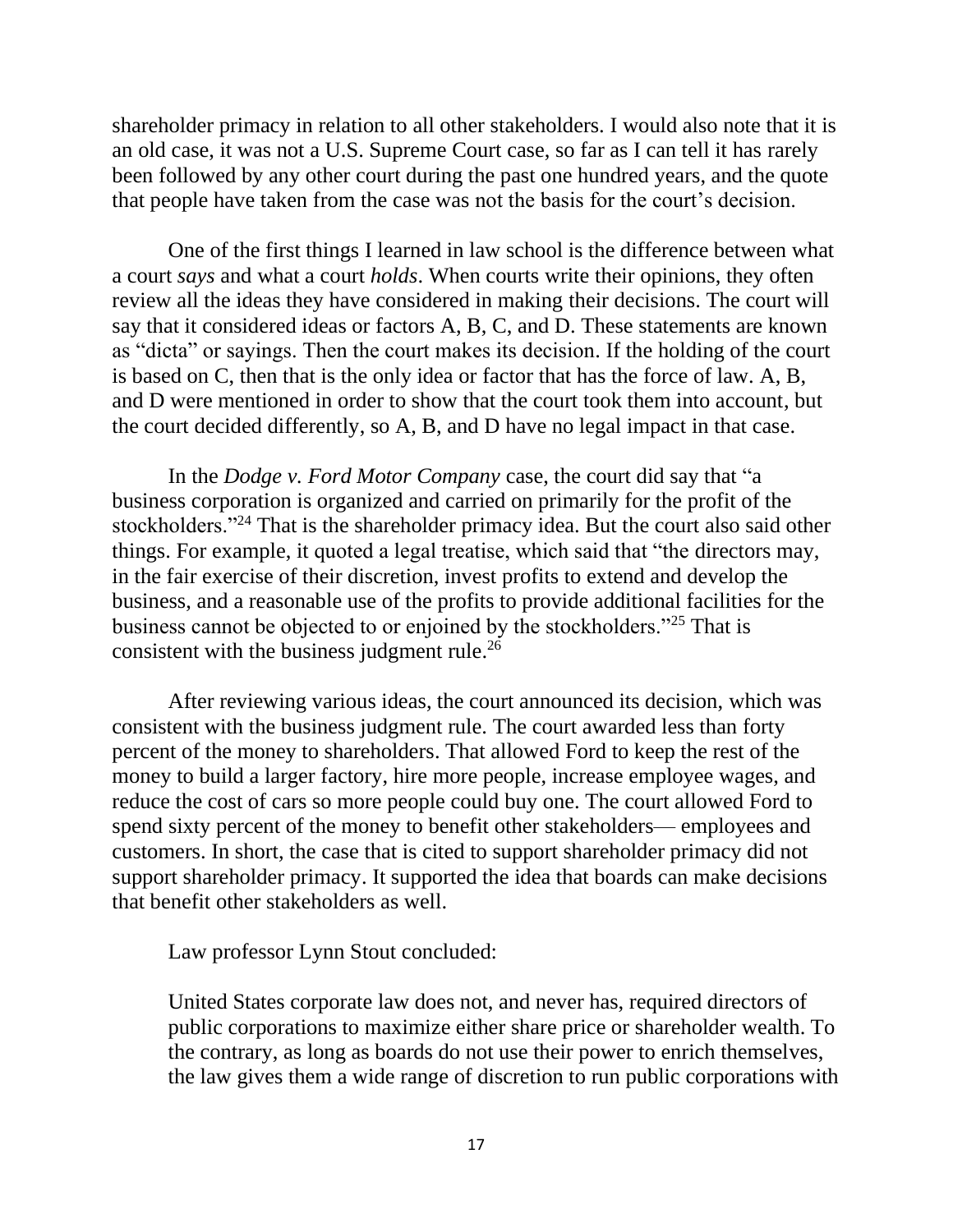other goals in mind, including growing the firm, creating quality products, protecting employees, and serving the public interest.<sup>27</sup>

Corporate boards are free to serve all stakeholders. That's fortunate, because there is evidence that serving all stakeholders is good for shareholders. When all stakeholders are treated with respect and their needs are taken into account, stakeholders will be committed to the organization and the organization can optimize its performance. In a survey of servant leadership research published in 2010, Dr. Dirk Van Dierendonck said simply: "It may be that paying attention to all stakeholders is the key to long-term profits."<sup>28</sup>

In 2012, Dr. Suzanne Peterson, Dr. Benjamin Galvin, and Dr. Donald Lange published an article in the journal *Personnel Psychology*. Their study was based on interviews of 126 chief executive officers in technology organizations in Silicon Valley. The researchers concluded that CEOs could improve their firms' performance if they adopted more inclusive forms of leadership, such as servant leadership, that take into account a broader number of stakeholders and that are more other-focused.<sup>29</sup>

In 2021, Dr. James Lemoine, Dr. Nathan Eva, Dr. Jeremy Meuser, and Patricia Falotico published an article in *Business Horizons* in which they examined the stakeholder approach to leadership. They drew on more than 200 peerreviewed articles as well as a number of case studies. They concluded that a broad stakeholder focus that includes employees, customers, suppliers, and communities, not just shareholders, is the optimal path for successful business performance.<sup>30</sup> This is important research that can be the basis for an ethical resolution to the shareholder primacy problem. It is clear that the best way to serve shareholders is to do the right thing and serve *all* stakeholders.<sup>31</sup>

I believe that we should abandon shareholder primacy for five reasons: (1) it is not ethical; (2) it is not required by law; (3) shareholder primacy has not been especially good for shareholders, (4) abandoning shareholder primacy and focusing on all stakeholders *is* good for shareholders; and (5) abandoning shareholder primacy and focusing on all stakeholders will improve business performance. Shareholder primacy is a widely accepted paradigm, and paradigms are difficult to change, but we have plenty of reasons to make the change.

There is some hope that more businesses are becoming interested in breaking away from shareholder primacy. There was a hopeful sign in August 2019, when the national Business Roundtable, a group of CEO's from major U.S.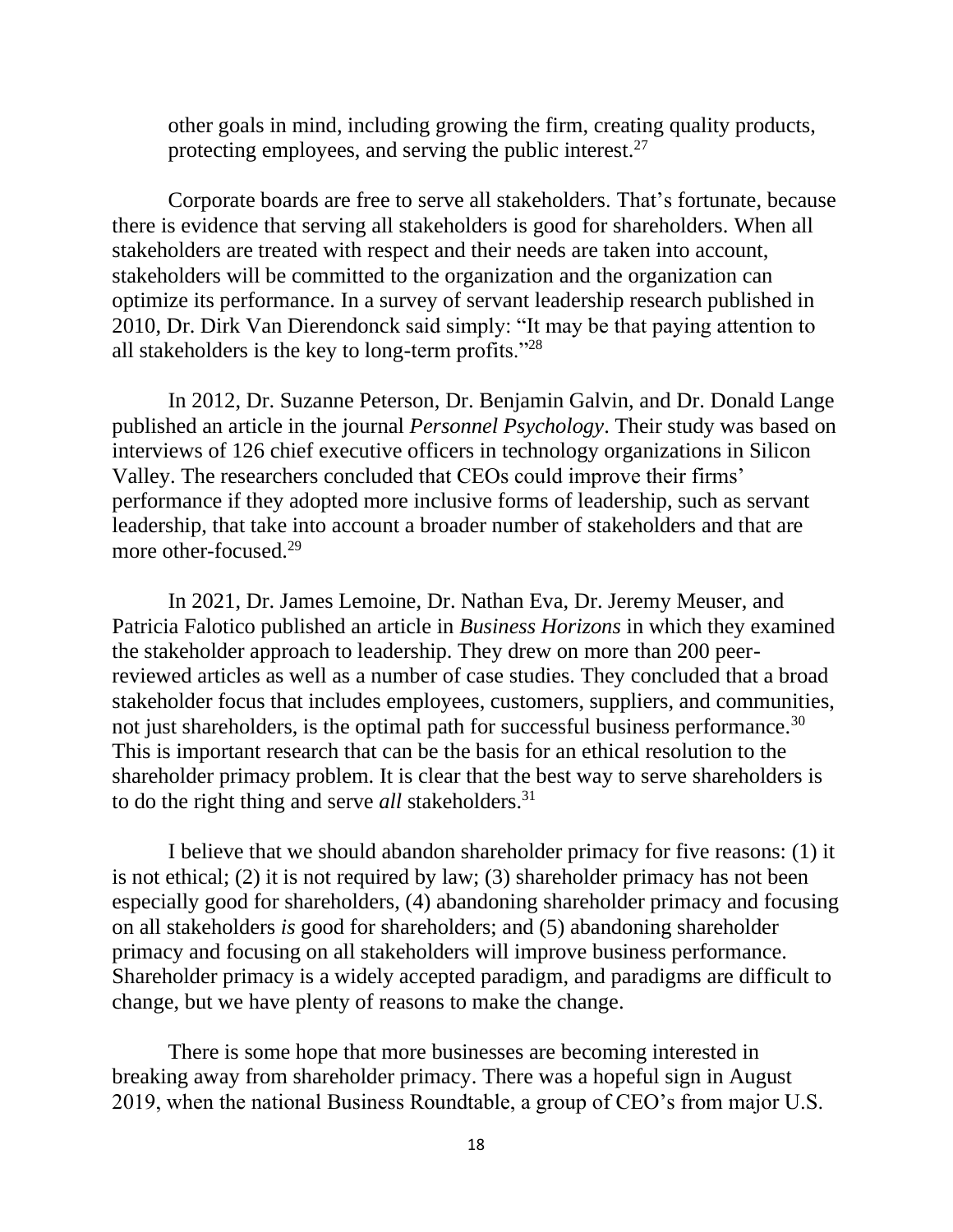corporations, issued a statement in which they dropped the notion that corporations function first and foremost to serve their shareholders. They said that their new goals are to invest in employees, deliver value to customers, deal ethically with suppliers, and support communities. The statement was signed by  $181 \text{ CEOs}.$ <sup>32</sup>

Another hopeful sign is the B Corporation, or benefit corporation. B Corporations make it clear in their corporate charters that they are there to serve all stakeholders, not just shareholders." The triple bottom line for a B Corporation is people, planet, and profit.<sup>33</sup>

#### *Misunderstanding the mission of for-profit corporations*

When it comes to caring about all stakeholders, there is another problem in the private sector, and that is a misunderstanding about the mission of for-profit corporations.

Back in the early 1800s, state governments began giving corporations certain privileges, such as longevity and liability protection, that are not available to sole proprietors. They gave these privileges to corporations so that corporations could fulfill public purposes.<sup>34</sup>

Corporations are still being given these special privileges so that they can serve the public good. Nowadays, however, businesses often say that their purpose is to make money. I don't agree. If the purpose of a business is to make money, then the purpose of a government is to collect taxes, the purpose of a university is to collect tuition, and the purpose of a nonprofit is to collect donations and fees. They all need to get resources, but getting resources is a need, not a purpose. Organizations don't exist to make money, they make money so they can continue to exist. They make money so that they can continue to serve their customers and their communities. That is their purpose.

My favorite example during the pandemic is the Canlis Restaurant in Seattle. It is a high-end, third-generation, family-owned restaurant, run today by two brothers. On March 16, 2020, the restaurant closed due to the pandemic. Rather than focusing on what they could no longer do, the two brothers focused on the resources they still had, and ways that they could keep their employees at work. During 2020, they moved through 11 unique business models.

The first week, they set up a drive-through burger stand and sold 7,200 burgers. Then they started a delivery service that served a total of 53,447 guests.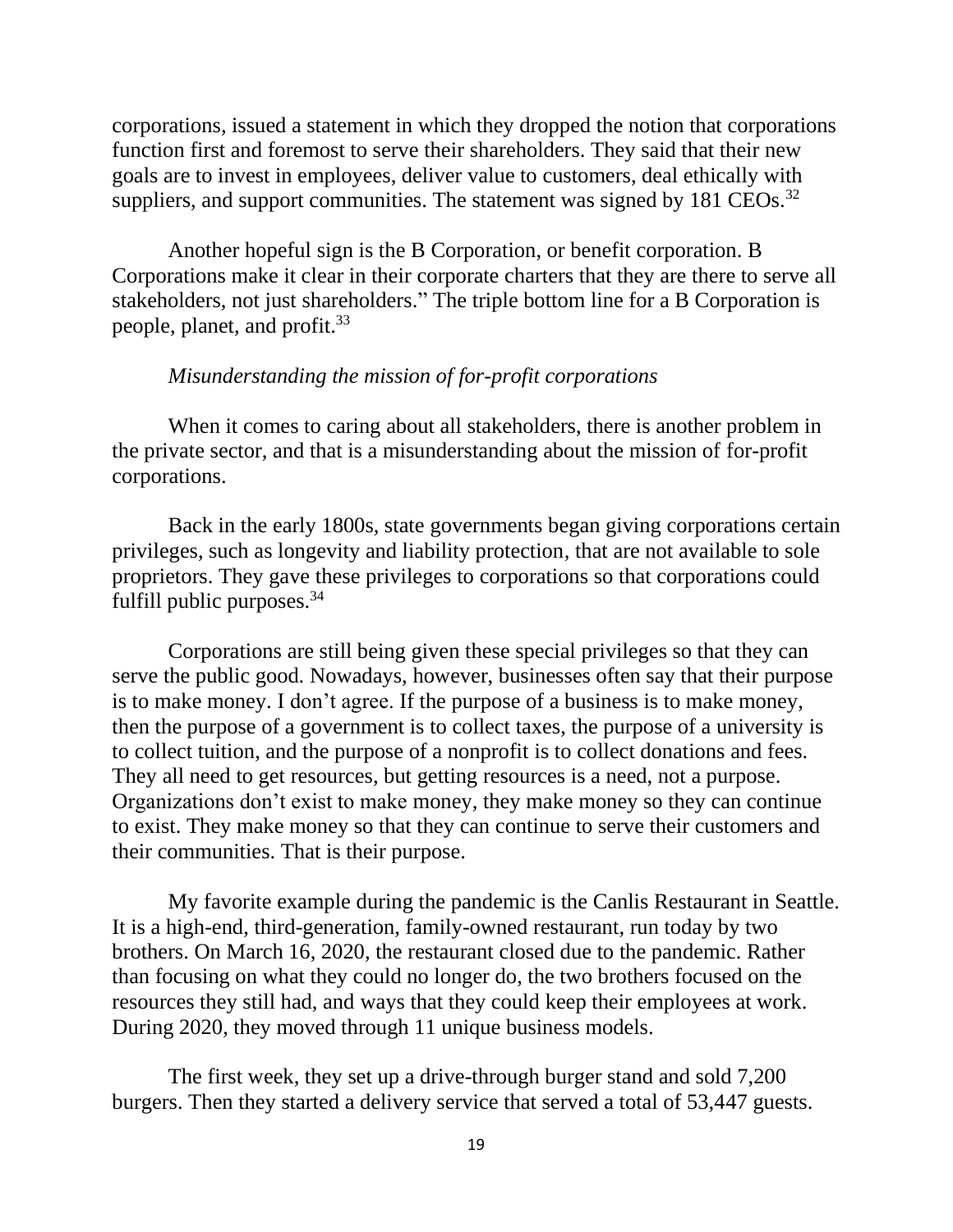Then they brought in sand and converted their parking lot into an open-air crab shack, with tables ten feet apart, and a lifeguard on duty checking the temperatures of guests. Then they began serving the community in new ways, such as livestreaming a nightly bingo game that was viewed by 2,500 people. Later they created an educational program called "Canlis Community College," during which they taught cooking and led exercise classes. A total of 12,000 people participated. The restaurant also did something that I find breathtaking: They raised \$275,000 for local and national charities.<sup>35</sup>

Mark Canlis, one of the owners, said that the pandemic caused them to ask: What are we here for? He said that they were there to serve their guests with loving care. That was their mission. During the pandemic, they were not making much money, but that was not their company's mission. He said that a pandemic was not a time for making money, but it was still a time for serving people. They could still fulfill their mission. They could still serve their customers and the larger community.

I believe that the purpose of every organization is to serve people customers, clients, patients, members, students, or citizens. The problem with saying that the purpose of a business is to make money is that it tends to justify using any means to achieve that end. People may feel justified in doing things that are not ethical in order to meet their bottom-line goals. That is simply wrong. If a business cannot operate ethically, it should not operate at all.

Some businesspeople seem to bifurcate their morality. They act as though there is one set of moral rules for individuals, and a different set of rules for corporations. For example, a businessperson who wouldn't put poison in his neighbor's drinking water will justify dumping factory waste into a river, if that is necessary to make a profit. A businessperson who wouldn't lie to a friend will justify lying to customers if that is necessary to meet bottom line goals.

This is simply wrong. Ethics and morality apply to individuals whether they are acting alone or in a group. Joining together with others to form a corporation does not change what is right and wrong. It does not give anyone in business a license to be unethical. To the contrary, because corporations can have a large impact on many other people, the ethical standards of a corporation should be *higher*, not lower, than the commonly accepted standards for individuals.<sup>36</sup>

Over the years I have come across professors in business schools who teach that trying to be ethical will only slow down or disadvantage a business. They tell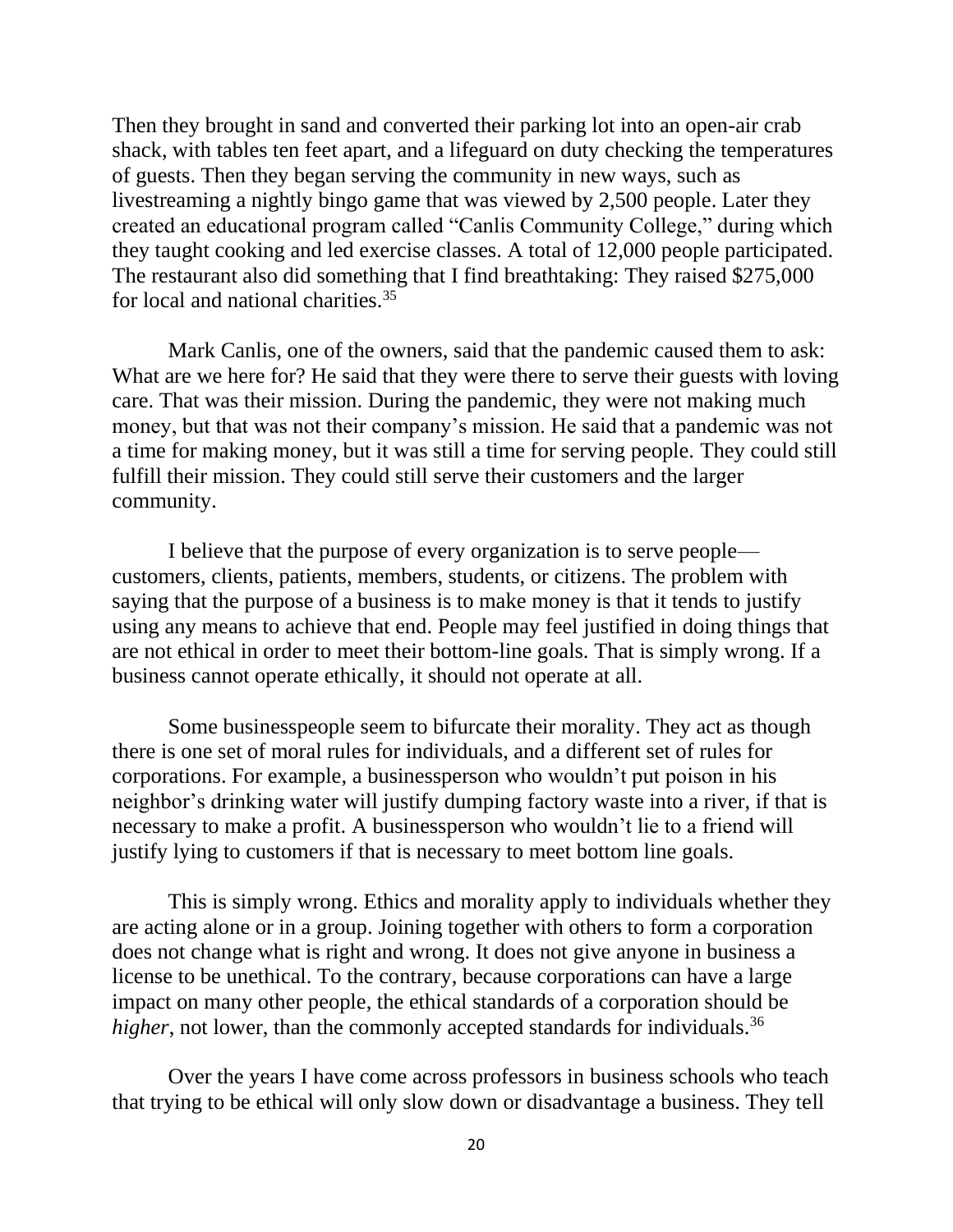students to stay within the law, if possible, but don't worry about ethics. Students are taught to make cost-benefit analyses, which include the cost of being sued when they hurt people. For example, a car company may know that the gas tank on their car will explode during a collision, harming or killing people, but the company goes ahead and manufactures the car. The company just puts money in the budget to pay off the legal claims of those who will be injured or the families of those who will die. They estimate that legal claims will cost less than redesigning the car to make it safer. This is simply wrong. Nobody gets a free pass to hurt anybody they want, just because they are in business and they have bottomline goals.

I believe that morality and morale are connected. When morality is high, morale is high. People are proud to work for their organization. They are committed, inspired, engaged, and energized. They contribute their best work. This can be true even when doing the right thing hurts the bottom line. That's when people understand that they are part of a business that has a bigger mission than making money. That mission is to serve people, and to serve them well.

#### **Conclusion**

In conclusion, we don't know what the new world of work will look like, but a major leadership challenge will be to engage and connect with all stakeholders. To engage and connect with our colleagues and employees, we should do more than the law requires, and we should support them beyond the workplace. We should improve working conditions, build strong organizational communities, and help them to find meaning at work. To engage and connect with the rest of our stakeholders, we should commit to the mutual improvement of all of them, not just one group of them. Finally, we should refocus on the mission of our organizations, which is to serve others by providing programs, products, and services that meet their needs. Expanding our ethical practices in these ways will not only be good for our stakeholders, it will also be good for organizational results.

To put it simply: Ethics is about how we treat people. As leaders in the new world of work, we can— and should*—* treat people better.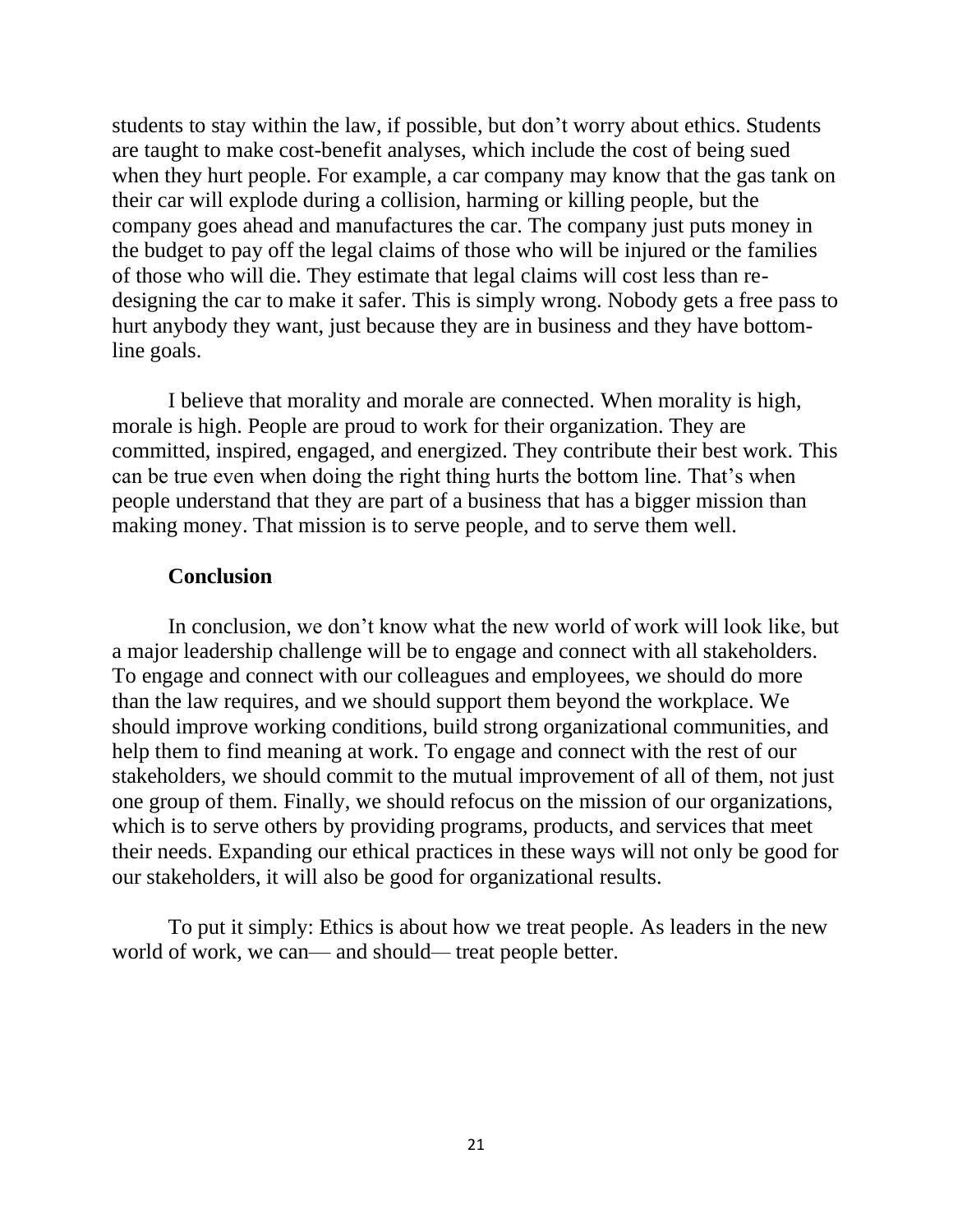**Notes** 

<sup>1</sup> Fred Kofman, *The Meaning Revolution: The Power of Transcendent Leadership* (New York: Currency, Crown Publishing Group, 2018), 38.

<sup>2</sup> For example, Joseph L. Badaracco, Jr., *Leading Quietly: An Unorthodox Guide to Doing the Right Thing* (Boston, Massachusetts: Harvard Business School Press, 2002) and Richard Kyte, *Ethical Business: Cultivating the Good in Organizational Culture* (Winona, Minnesota: Anselm Academic, 2016).

<sup>3</sup> See, for example, Kyte, *Ethical Business*, Chapter 1, "Growing Ethical Cultures," 13-40.

<sup>4</sup> James M. Kouzes and Barry Z. Posner, *The Leadership Challenge*, 4<sup>th</sup> ed. (San Francisco: John Wiley & Sons, 2007), 27-33.

<sup>5</sup> Peter G. Northouse, *Leadership: Theory and Practice*, 6<sup>th</sup> ed. (Los Angeles: Sage Publications, Inc., 2013), 427, 430-437.

<sup>6</sup> "The Great Resignation': Who Is Quitting and Which Job Sectors Are Suffering Most?" [https://www.gobankingrates.com/money/economy/the-great-resignation](https://www.gobankingrates.com/money/economy/the-great-resignation-who-is-quitting-which-jobs-suffering-most)[who-is-quitting-which-jobs-suffering-most,](https://www.gobankingrates.com/money/economy/the-great-resignation-who-is-quitting-which-jobs-suffering-most) accessed on March 10, 2022.

<sup>7</sup> Kristin Barry, "Recruiting Women Takes More than Just Competitive Pay," Gallup, March 2, 2022 [\(www.gallup.com/workplace/390275/recruiting-women](http://www.gallup.com/workplace/390275/recruiting-women-takes-more-than-competitive-pay.aspx)[takes-more-than-competitive-pay.aspx?](http://www.gallup.com/workplace/390275/recruiting-women-takes-more-than-competitive-pay.aspx))

<sup>8</sup> Simon Sinek, "Understanding Empathy," 2017, YouTube, https://www.youtube.com/watch?v=pi86Nr9Mdms

9 Joseph M. Patrnchak, *The Engaged Enterprise: A Field Guide for the Servant-Leader* (Atlanta, Georgia: The Greenleaf Center for Servant Leadership, 2016), 89- 97, 124.

<sup>10</sup> L&R Pallet Services, "In the People Business," https://faithandco.spu.edu/filmdetail/in-the-people-business/.

<sup>11</sup> Sinek says: "When we believe that those inside our group, those inside the Circle, will look out for us, it creates an environment for the free exchange of information and effective communication. This is fundamental to driving innovation, preventing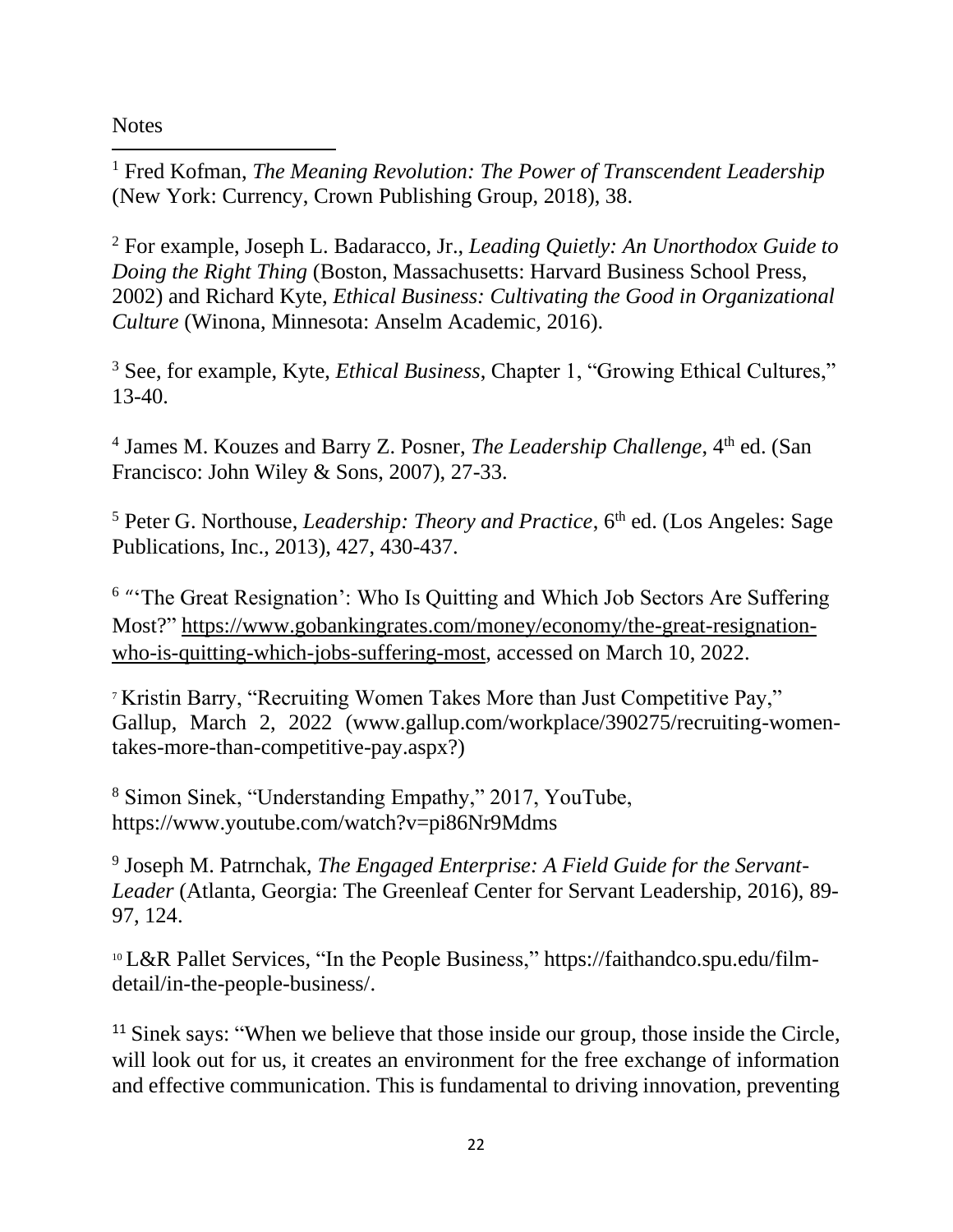problems from escalating, and making organizations better equipped to defend themselves from the outside dangers and to seize the opportunities." Simon Sinek, Leaders Eat Last: Why Some Teams Pull Together and Others Don't (New York: Portfolio/Penguin, 2014), 24.

<sup>12</sup> Robert K. Greenleaf, "Servant Leadership in Business," in *Servant Leadership: A Journey into the Nature of Legitimate Power and Greatness* (New York: Paulist Press, 1977), 142.

 $13$  Id., 146-147.

<sup>14</sup> Catherine Bailey and Adrian Madden, "What Makes Work Meaningful—Or Meaningless?" *MIT Sloan Management Review*, Summer 2016, 53.

<sup>15</sup> Kenneth W. Thomas, *Intrinsic Motivation at Work: Building Energy and Commitment* (San Francisco: Berrett-Koehler Publishers, Inc., 2002), 44.

 $16$  Id., 46.

<sup>17</sup> Adam M. Grant, "Does Intrinsic Motivation Fuel the Prosocial Fire? Motivational Synergy in Predicting Persistence, Performance, and Productivity." *Journal of Applied Psychology*, Vol. 93, No. 1, 2008, 48-58.

<sup>18</sup> G. James Lemoine and Terry C. Blum, Chapter 1, "Leadership and Servant" Leadership: Understanding Both by Bridging the Past and Present," in John C. Burkhardt and Jessica Y. Joslin, eds., *Inspiration for Servant-Leaders: Lessons from Fifty Years of Research and Practice* (South Orange, New Jersey: Greenleaf Center for Servant Leadership, 2020), 28.

<sup>19</sup> Greenleaf wrote: "The failure (or refusal) of a leader to foresee may be viewed as an *ethical* failure, because a serious ethical compromise today (when the usual judgment on ethical inadequacy is made) is sometimes the result of a failure to make the effort at an earlier date to foresee today's events and take the right actions when there was freedom for initiative to act. The action which society labels 'unethical' in the present moment is often really one of no choice. By this standard a lot of guilty people are walking around with an air of innocence that they would not have if society were able always to pin the label 'unethical' on the failure to foresee and the consequent failure to act constructively when there was freedom to act." Robert K. Greenleaf, *Servant Leadership: A Journey into the Nature of Legitimate Power and Greatness*, 26.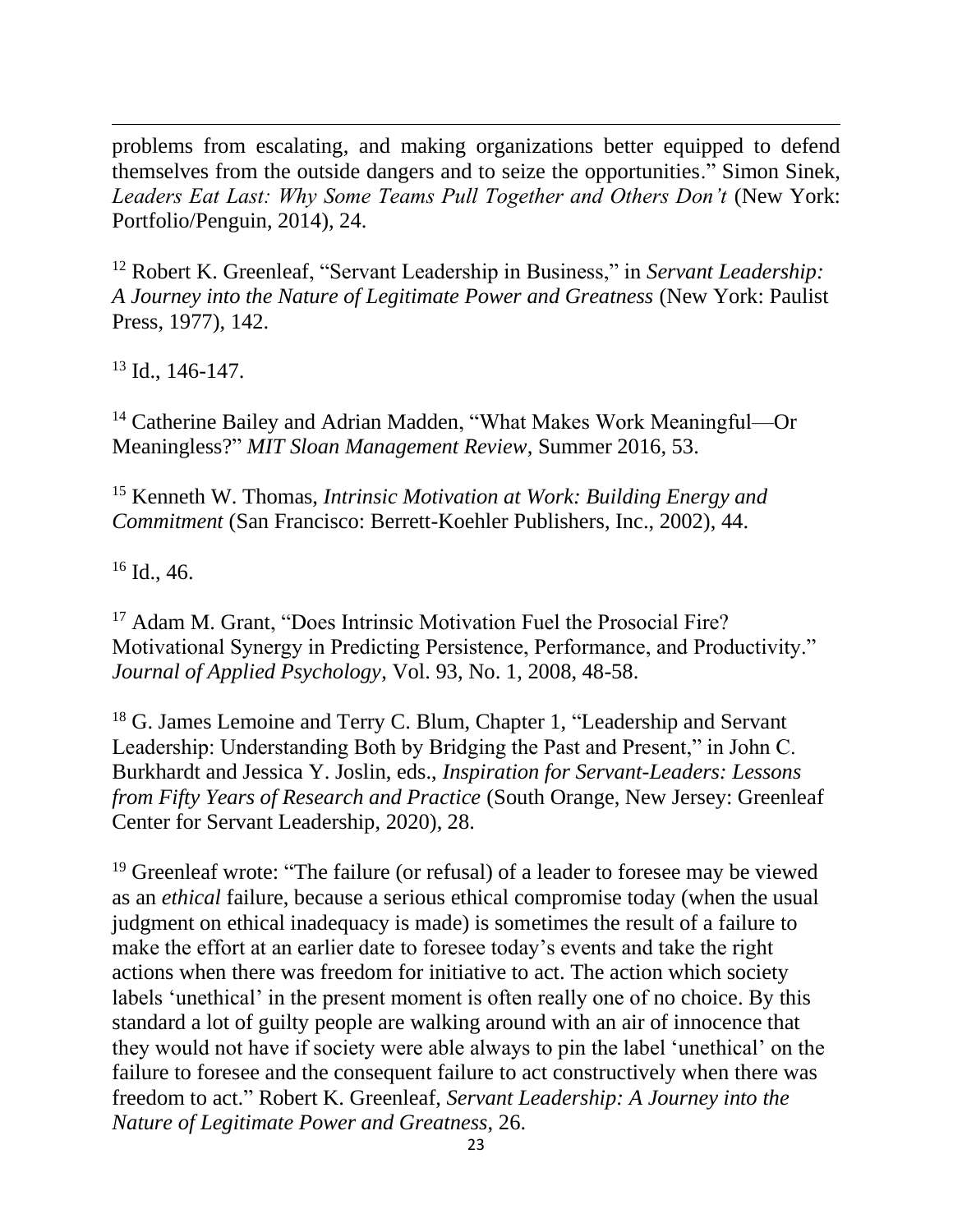<sup>20</sup> Lynn Stout, *The Shareholder Value Myth: How Putting Shareholders First Harms Investors, Corporations, and the Public* (San Francisco: Berrett-Koehler Publishers, Inc. 2012), 53. Stout points out that shareholder primacy assumes that shareholders are a single group whose members all have the same values and goals. Such is not the case. For example, some shareholders may be interested in short-term results, while others are interested in the long-term.

<sup>21</sup> Law professor Lynn Stout wrote: "In the quest to 'unlock shareholder value' they [the directors] sell key assets, fire loyal employees, and ruthlessly squeeze the workforce that remains; cut back on product support, customer assistance, and research and development; delay replacing outworn, outmoded, and unsafe equipment; shower CEOs with stock options and expensive pay packages to 'incentivize' them; drain cash reserves to pay large dividends and repurchase company shares, leveraging firms until they teeter on the brink of insolvency; and lobby regulators and Congress to change the law so they can chase short-term profits speculating in credit default swaps and other high-risk financial derivatives. They do these things even though many individual directors and executives feel uneasy about such strategies, intuiting that a single-minded focus on share price may not serve the interests of society, the company, or shareholders themselves." Lynn Stout, *The Shareholder Value Myth,* 3.

 $22$  Jacob Rose, "Corporate Directors and Social Responsibility: Ethics versus Shareholder Value," *Journal of Business Ethics*, 73:319-331 (2007), 320.

<sup>23</sup> Lynn Stout, *The Shareholder Value Myth,* 28.

<sup>24</sup> Dodge v. Ford Motor Co., 170 N.W. 668 (Mich. 1919).

 $^{25}$  Id.

<sup>26</sup> Law professor Stout said: "....[C]ourts refuse to hold directors of public corporations legally accountable for failing to maximize shareholder wealth… The reason can be found in an important law doctrine called the 'business judgment rule.' In brief, the business judgment rule holds that, so long as a board of directors is not tainted by personal conflicts of interest and makes a reasonable effort to become informed, courts will not second-guess the board's decisions about what is best for the company— even when those decisions seem to harm shareholder value. Stout, *The Shareholder Value Myth*, 29. See also, G. Gordon Smith, "The Shareholder Primacy Norm," *The Journal of Corporation Law*, Vol. 23, No. 2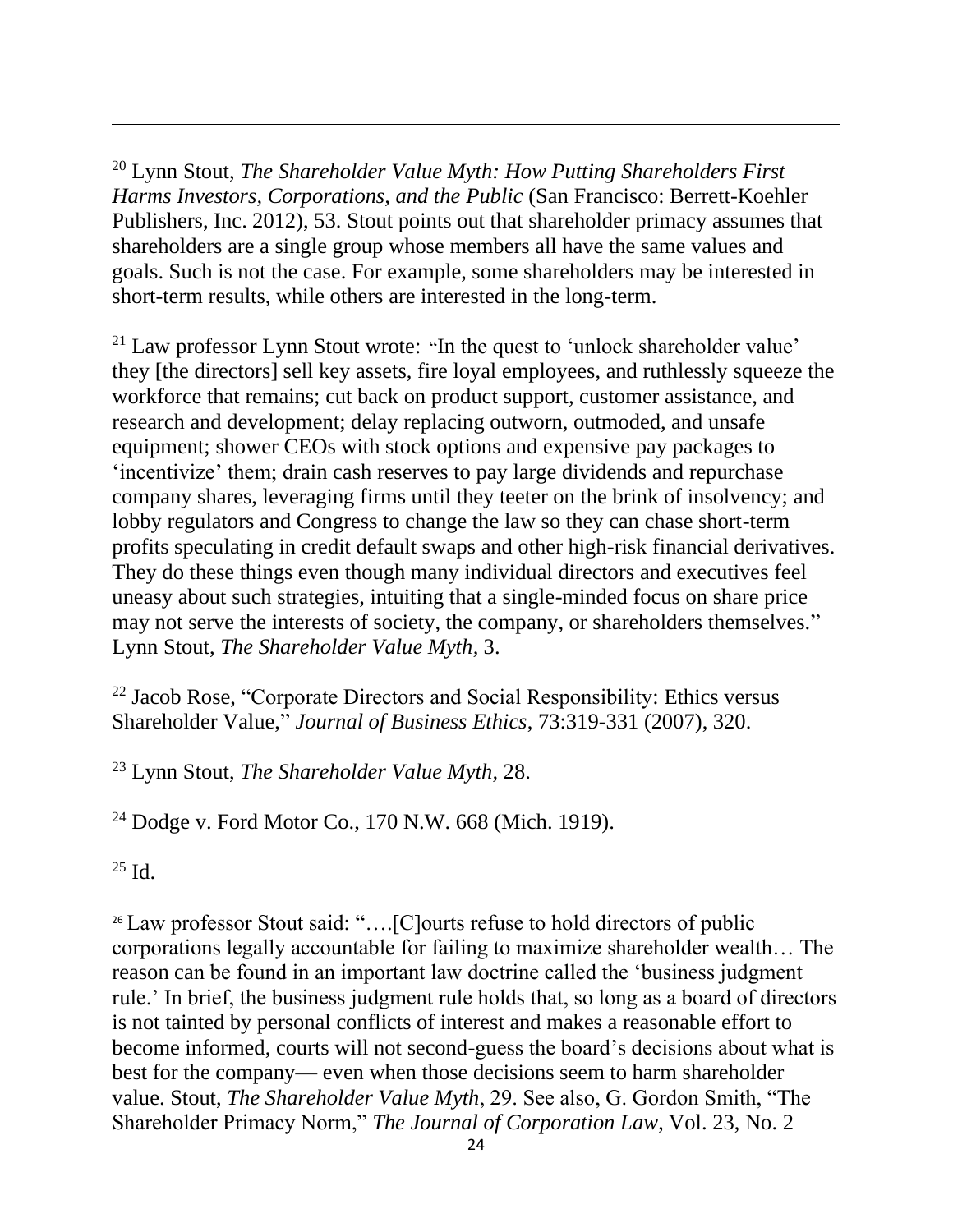[Winter 1998], 277-323. At page 286, Smith said: "… the universal application of the business judgment rule makes the shareholder primacy norm virtually unenforceable against public corporations' managers… It is nearly an iron-clad shield for directors of public corporations."

<sup>27</sup> Stout, *The Shareholder Value Myth*, 4.

<sup>28</sup> Dirk Van Dierendonck, "Servant Leadership: A Review and Synthesis," *Journal of Management*, 37:1228 (2011), 1228.

<sup>29</sup> Suzanne J. Peterson, Benjamin M. Galvin, and Donald Lange, "CEO Servant Leadership: Exploring Executive Characteristics and Firm Performance," *Personnel Psychology* 65, 565-596 (2012).

<sup>30</sup> G. James Lemoine, Nathan Eva, Jeremy D. Meuser, and Patricia Falotico, "Organizational performance with a broader focus: The case for a stakeholder approach to leadership," *Business Horizons*, Vol. 64, Issue 4, July-August 2021, 401-413.

 $31$  This research should help Board members who want to serve all stakeholders, but feel that SEC regulations require them to give priority to shareholders instead. Board members can reference the research that demonstrates that the best way to maximize shareholder wealth is to serve all stakeholders.

 $32$  The importance of serving all stakeholders has been advocated for decades by another business round table, the Caux Round Table. The Caux Round Table is an international network of experienced business leaders whose mission is to put moral capitalism to work by ensuring that business contributes to greater prosperity, sustainability, and fairness. Business leaders from the United States, Europe, and Japan began discussions in the 1980s about ethical business practices. The Caux Round Table's "Principles for Business" are a comprehensive set of ethical norms for businesses that operate internationally and across different cultures. The first of the seven principles is: "Respect stakeholders beyond shareholders. A responsible business has responsibilities beyond its investors and managers." The Caux Round Table has also established stakeholder management guidelines. More information is available at [www.cauxroundtable.org.](http://www.cauxroundtable.org/)

<sup>33</sup> According to one website, "Certified B Corporations are businesses that meet the highest standards of verified social and environmental performance, public transparency, and legal accountability to balance profit and purpose. B Corps are